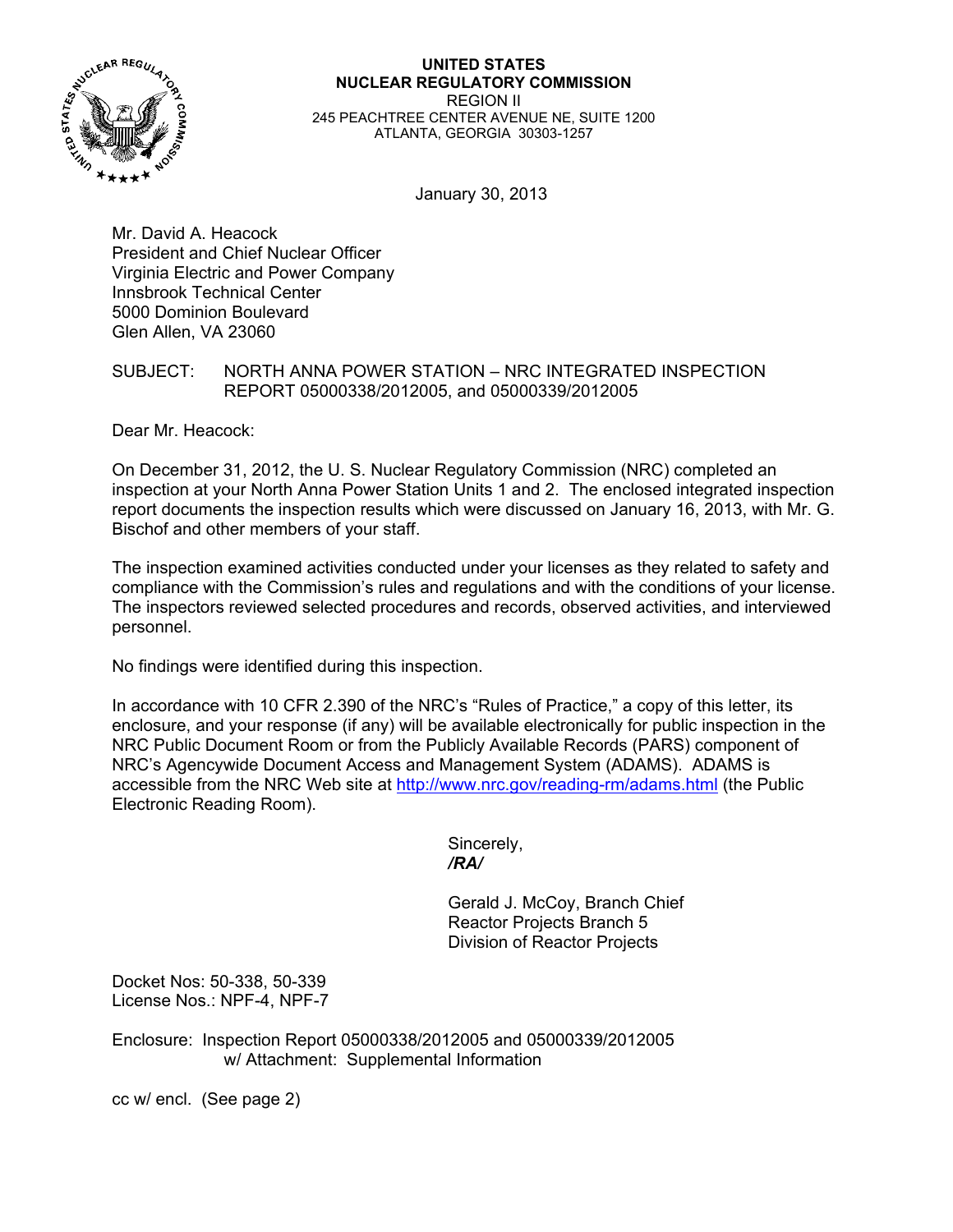Mr. David A. Heacock President and Chief Nuclear Officer Virginia Electric and Power Company Innsbrook Technical Center 5000 Dominion Boulevard Glen Allen, VA 23060

## SUBJECT: NORTH ANNA POWER STATION – NRC INTEGRATED INSPECTION REPORT 05000338/2012005, and 05000339/2012005

Dear Mr. Heacock:

On December 31, 2012, the U. S. Nuclear Regulatory Commission (NRC) completed an inspection at your North Anna Power Station Units 1 and 2. The enclosed integrated inspection report documents the inspection results which were discussed on January 16, 2013, with Mr. G. Bischof and other members of your staff.

The inspection examined activities conducted under your licenses as they related to safety and compliance with the Commission's rules and regulations and with the conditions of your license. The inspectors reviewed selected procedures and records, observed activities, and interviewed personnel.

No findings were identified during this inspection.

In accordance with 10 CFR 2.390 of the NRC's "Rules of Practice," a copy of this letter, its enclosure, and your response (if any) will be available electronically for public inspection in the NRC Public Document Room or from the Publicly Available Records (PARS) component of NRC's Agencywide Document Access and Management System (ADAMS). ADAMS is accessible from the NRC Web site at http://www.nrc.gov/reading-rm/adams.html (the Public Electronic Reading Room).

 Sincerely, */RA/*  Gerald J. McCoy, Branch Chief Reactor Projects Branch 5 Division of Reactor Projects

Enclosure: Inspection Report 05000338/2012005 and 05000339/2012005 w/ Attachment: Supplemental Information

cc w/ encl. (See page 2)

| X PUBLICLY AVAILABLE                | $\sqcap$ NON-PUBLICLY AVAILABLE | $\Box$ SENSITIVE XNON-SENSITIVE                  |
|-------------------------------------|---------------------------------|--------------------------------------------------|
| $ADAMS: \Box Yes$ ACCESSION NUMBER: | ML13031A312                     | X SUNSI REVIEW COMPLETE $\Box$ FORM 665 ATTACHED |

| <b>OFFICE</b>    | RII:DRP                 | RII:DRP           | RII:DRS           | RII:DRS          | <b>RII:DRS</b>    | RII:DRS           | RII:DRS                 |
|------------------|-------------------------|-------------------|-------------------|------------------|-------------------|-------------------|-------------------------|
| <b>SIGNATURE</b> | Via email               | <b>RLC /RA/</b>   |                   | Via email        | SON /RA for/      | Via email         | Via email               |
| <b>NAME</b>      | <b>GKolcum</b>          | RClagg            | MFranke           | ELea             | CEven             | SWalker           | ECrowe                  |
| <b>DATE</b>      | 01/23/2013              | 01/22/2013        |                   | 01/23/2013       |                   | 01/23/2013        | 01/22/2013              |
| E-MAIL COPY?     | <b>YES</b><br><b>NO</b> | <b>YES</b><br>NO. | ∕YES<br><b>NO</b> | YES<br><b>NO</b> | <b>YES</b><br>NO. | <b>YES</b><br>NO. | <b>NO</b><br><b>YES</b> |
|                  |                         |                   |                   |                  |                   |                   |                         |
| <b>OFFICE</b>    | <b>NSIR</b>             | RII:DRP           | RII:DRP           |                  |                   |                   |                         |
| <b>SIGNATURE</b> | Via email               | SON /RA/          | GJM /RA/          |                  |                   |                   |                         |
| <b>NAME</b>      | JLaughlin               | SNinh             | GMcCov            |                  |                   |                   |                         |
| <b>DATE</b>      | 01/24/2013              | 01/23/2013        | 01/30/2013        |                  |                   |                   |                         |

OFFICIAL RECORD COPY DOCUMENT NAME: G:\DRPII\RPB5\NORTH ANNA\REPORTS\2012\2012-005\NA IIR 2012-005 FINAL.DOCX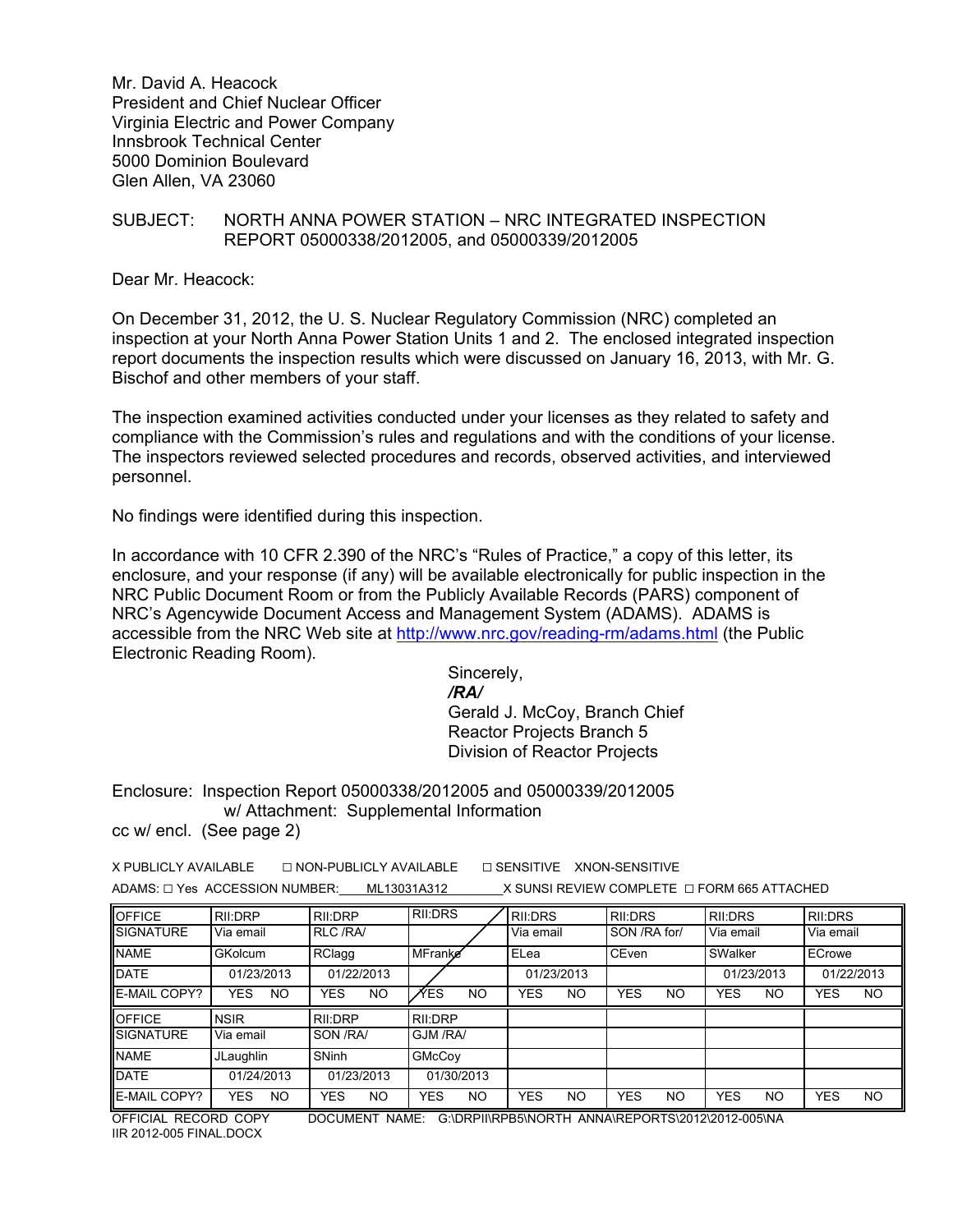### D. Heacock 2

cc w/encl: Mr. Gerald T. Bischof Site Vice President North Anna Power Station Virginia Electric & Power Company Electronic Mail Distribution

Fred Mladen Director, Station Safety & Licensing Virginia Electric and Power Company Electronic Mail Distribution

Michael Crist Plant Manager North Anna Power Station Virginia Electric & Power Company Electronic Mail Distribution

Lillian M. Cuoco, Esq. Senior Counsel Dominion Resources Services, Inc. Electronic Mail Distribution

Tom Huber Director, Nuclear Licensing & Operations Support Inssbrook Technical Center Electronic Mail Distribution

Virginia State Corporation Commission Division of Energy Regulation P.O. Box 1197 Richmond, VA 23209

Attorney General Supreme Court Building 900 East Main Street Richmond, VA 23219

Senior Resident Inspector North Anna Power Station U.S. Nuclear Regulatory Commission P.O. Box 490 Mineral, VA 23117

Donald R. Taylor Licensing Supervisor North Anna Power Station P. O. Box 402 Mineral, VA 23117-0402

Michael M. Cline **Director** Virginia Department of Emergency Services Management Electronic Mail Distribution

Executive Vice President Old Dominion Electric Cooperative Electronic Mail Distribution

County Administrator Louisa County P.O. Box 160 Louisa, VA 23093

Doug Smith President (Public Correspondence Only) Lake Anna Civil Association Electronic Mail Distribution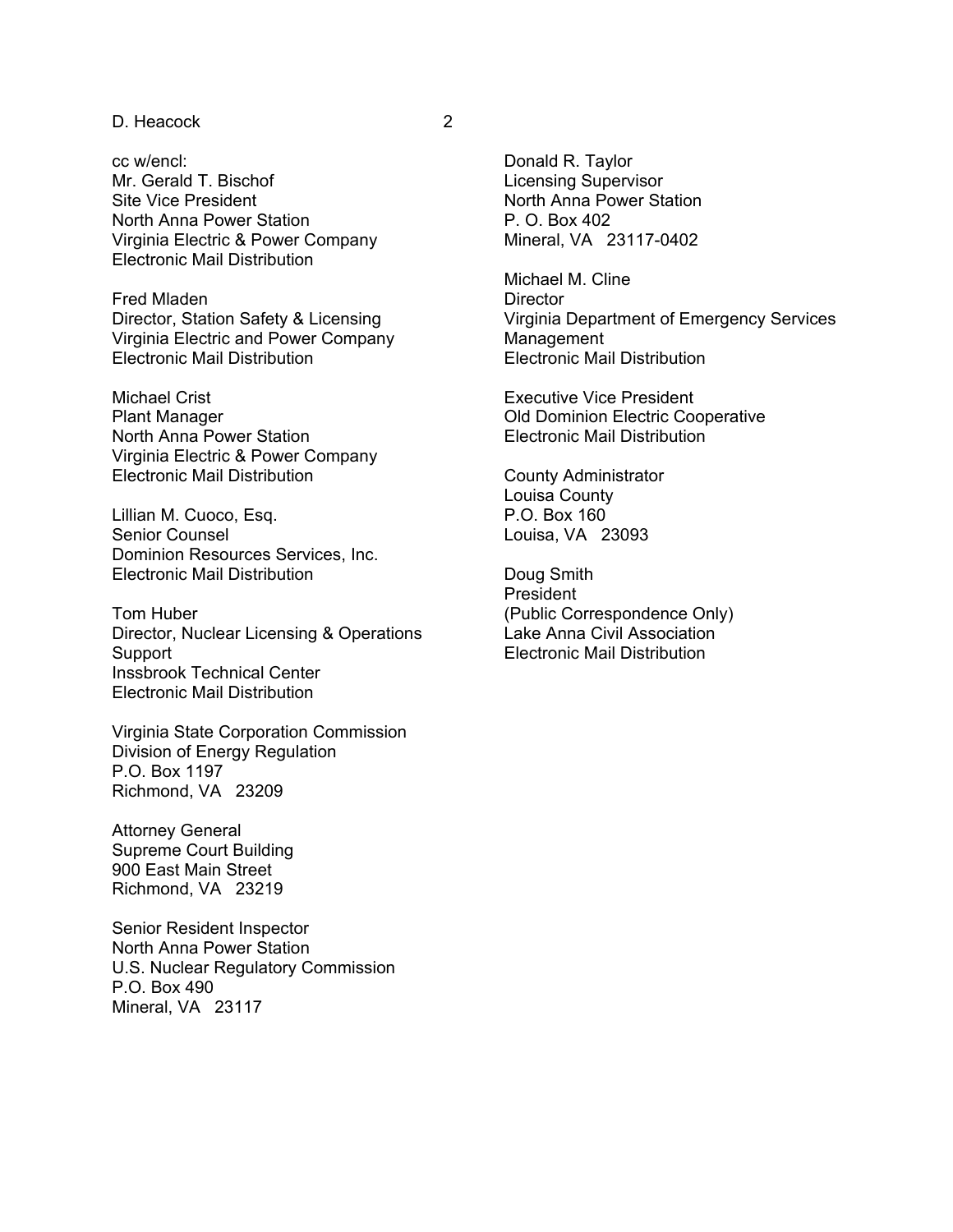D. Heacock 3

Letter to David A. Heacock from Gerald J. McCoy January 30, 2013

## SUBJECT: NORTH ANNA POWER STATION - NRC INTEGRATED INSPECTION REPORT 05000338/2012005 AND 05000339/2012005

Distribution w/encl: C. Evans, RII EICS L. Douglas, RII EICS L. Regner, NRR JLD OE Mail RIDSNRRDIRS PUBLIC RidsNrrPMNorthAnna Resource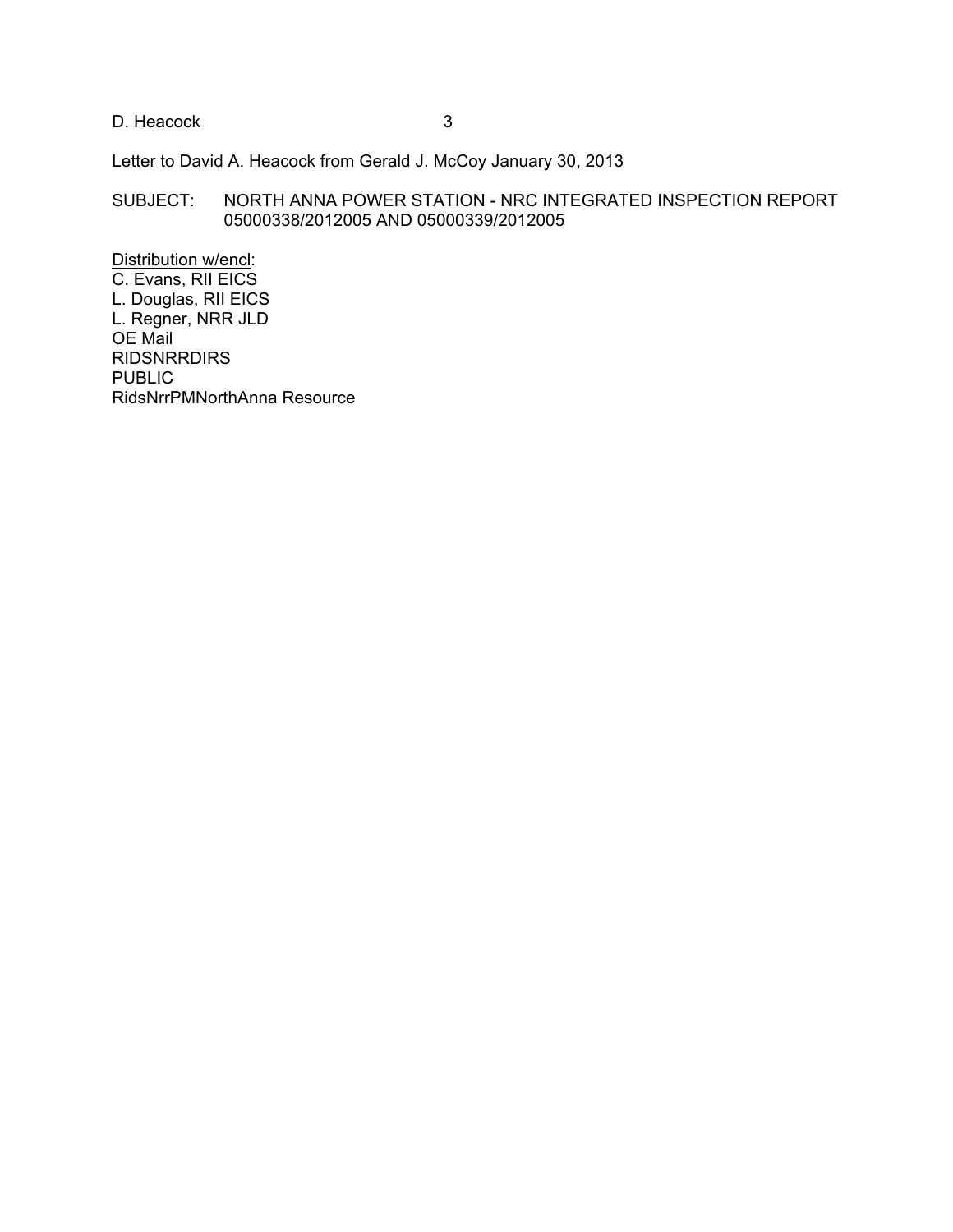# **U.S. NUCLEAR REGULATORY COMMISSION**

## **REGION II**

| Docket Nos.:  | 05000338, 05000339                                                                                                                                                                                                                                                                                                                                                        |
|---------------|---------------------------------------------------------------------------------------------------------------------------------------------------------------------------------------------------------------------------------------------------------------------------------------------------------------------------------------------------------------------------|
| License Nos.: | NPF-4, NPF-7                                                                                                                                                                                                                                                                                                                                                              |
| Report No.:   | 05000338/2012005 and 05000339/2012005                                                                                                                                                                                                                                                                                                                                     |
| Licensee:     | Virginia Electric and Power Company                                                                                                                                                                                                                                                                                                                                       |
| Facility:     | North Anna Power Station, Units 1 and 2                                                                                                                                                                                                                                                                                                                                   |
| Location:     | Mineral, VA                                                                                                                                                                                                                                                                                                                                                               |
| Dates:        | October 1, 2012 through December 31, 2012                                                                                                                                                                                                                                                                                                                                 |
| Inspectors:   | G. Kolcum, Senior Resident Inspector<br>R. Clagg, Resident Inspector<br>J. Laughlin, Emergency Preparedness Inspection, Section 1EP4<br>S. Walker, Senior Reactor Inspector, Section 4OA5.5<br>E. Crowe, Senior Resident Inspector, Section 4OA5.5<br>C. Even, Senior Construction Project Engineer, Section 4OA5.5<br>E. Lea, Senior Operations Engineer, Section 1R11.3 |
| Approved by:  | Gerald McCoy, Chief<br>Reactor Projects Branch 5<br><b>Division of Reactor Projects</b>                                                                                                                                                                                                                                                                                   |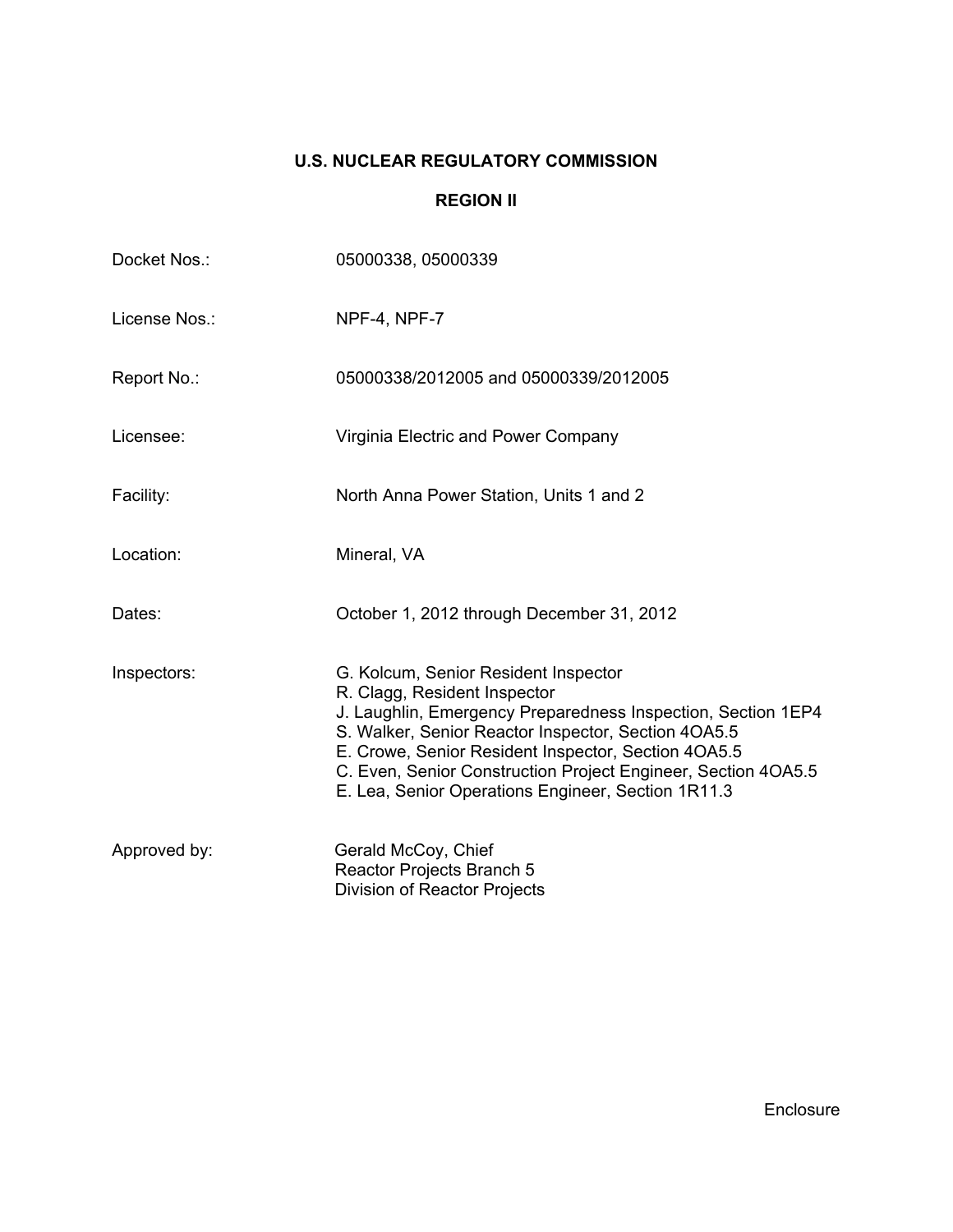## **SUMMARY OF FINDINGS**

IR 05000338/2012005, 05000339/2012005; 10/01/2012 – 12/31/2012; North Anna Power Station, Units 1 and 2; Routine Resident Inspection.

The report covered a three month period of inspection by resident inspectors and reactor inspectors from the region. The NRC's program for overseeing the safe operation of commercial nuclear power reactors is described in NUREG-1649, "Reactor Oversight Process" Revision 4, dated December 2006.

A. NRC-Identified and Self-Revealing Findings

None

B. Licensee-Identified Violations.

None

.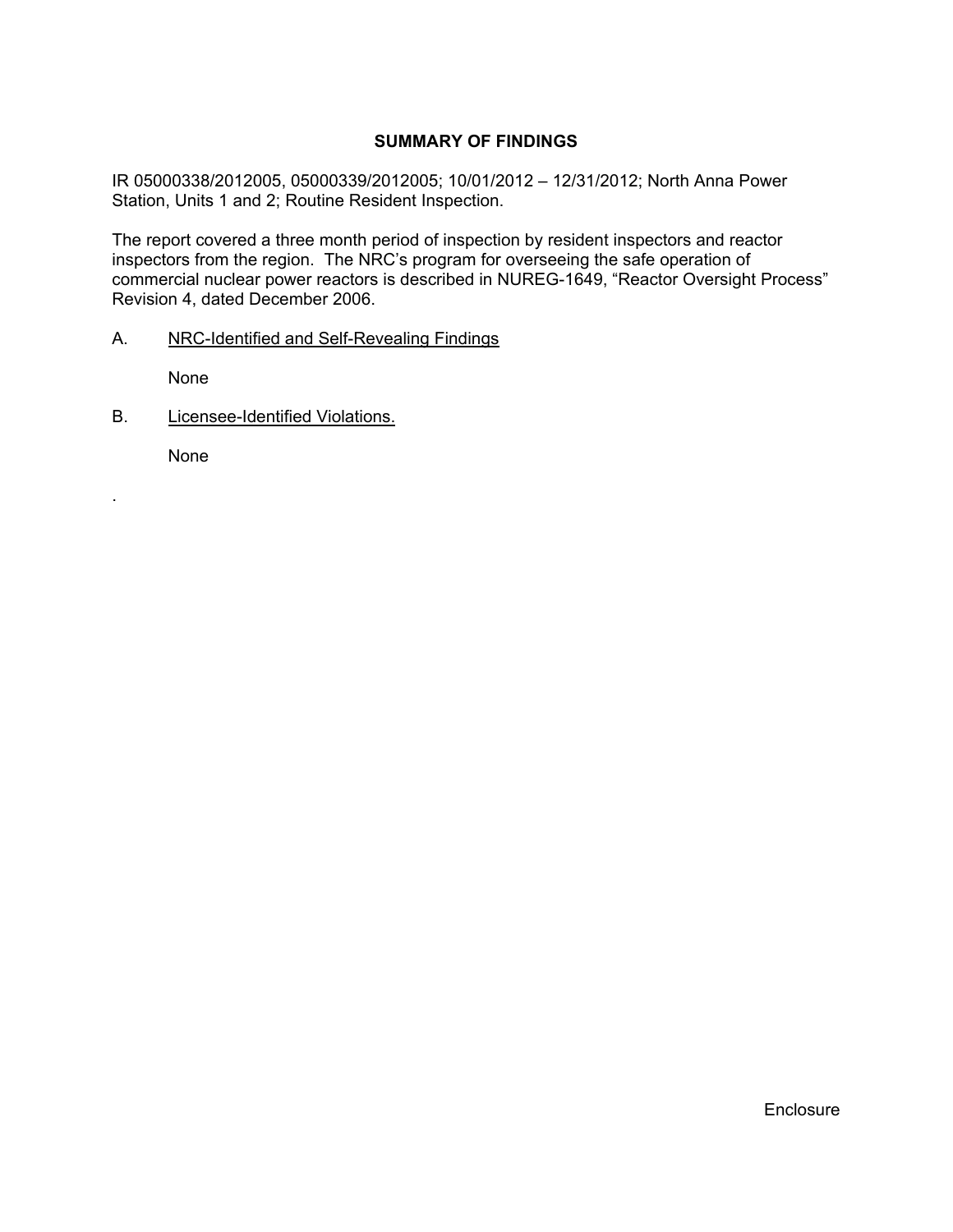## **REPORT DETAILS**

#### Summary of Plant Status

Unit 1 began the period at full Rated Thermal Power (RTP) and operated at full power for the entire report period.

Unit 2 began the inspection period at full RTP and began a forced outage on October 8, 2012, due to 'A' Reactor Coolant Pump seal leak off flow degradation. Unit 2 returned to full power on October 19, 2012, and experienced an automatic reactor trip on October 24, 2012 due to low level in the 'C' Steam Generator. On October 25, 2012, Unit 2 returned to full power and operated at full power for the remainder of the report period.

#### 1. REACTOR SAFETY

Cornerstones: Initiating Events, Mitigating Systems, and Barrier Integrity

#### 1R01 Adverse Weather Protection

- .1 Seasonal Susceptibilities
	- a. Inspection Scope

The inspectors reviewed the licensee's adverse weather preparations for cold weather operations specified in 0-GOP-4, "Cold Weather Operations," Revision 53, 0-GOP-4.2, "Extreme Cold Weather Operations," Revision 34, and 0-GOP-4.3, "Extreme Cold Weather Operations Daily Checks," Revision 7, and the licensee's corrective action data base for cold weather related issues. The inspectors walked down the three risksignificant areas listed below to verify compliance with procedural requirements and to verify that the specified actions provided the necessary protection for the applicable structures, systems, or components (SSCs). The inspectors reviewed the licensee's corrective action program (CAP) database to verify that weather related problems due to temperature were being identified at the appropriate level, entered into the CAP, and appropriately resolved.

- Unit 1 and Unit 2 Safeguard Areas
- Auxiliary Building
- Station Blackout Diesel Building

#### b. Findings

No findings were identified.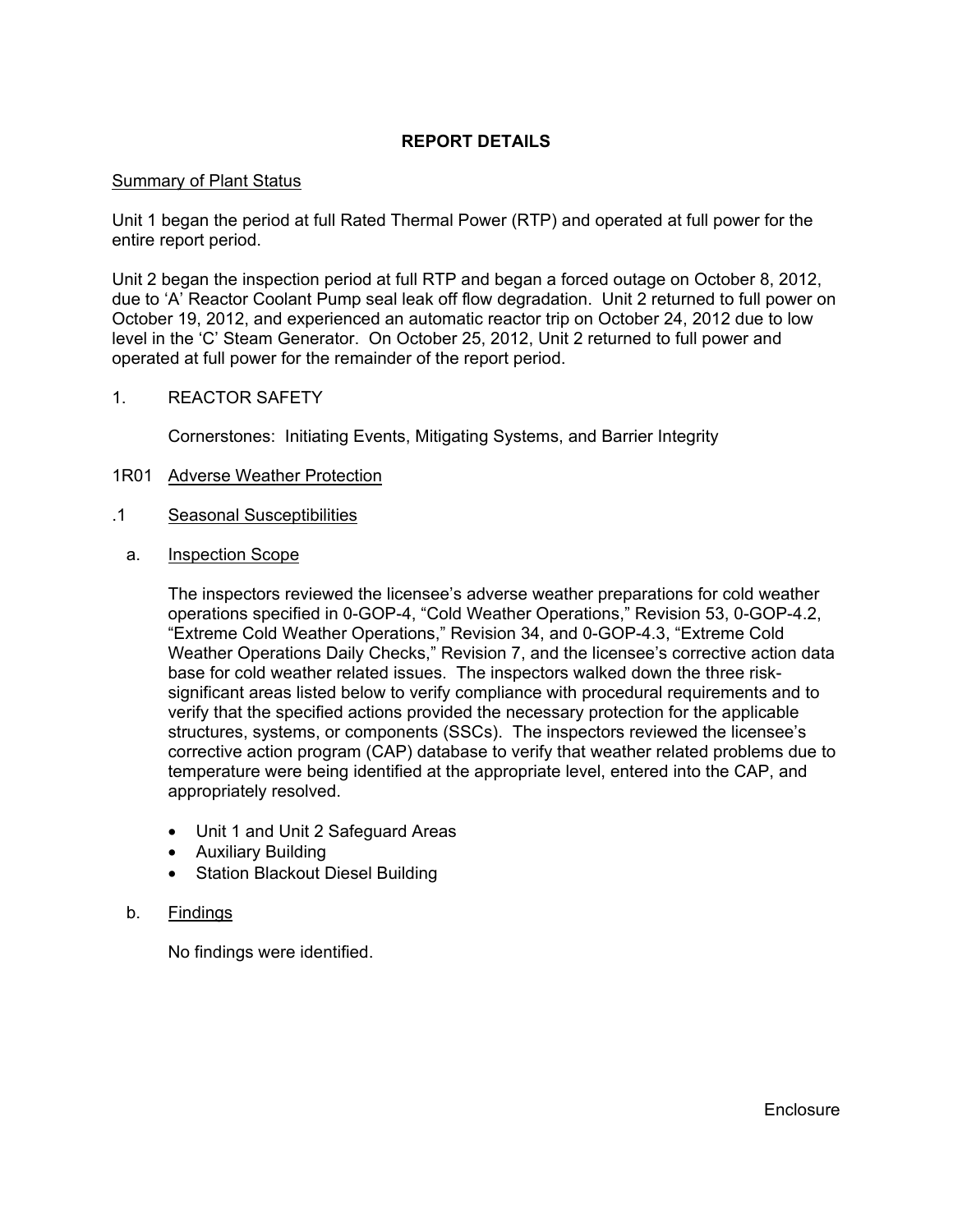## .2 Site Specific Event

#### a. Inspection Scope

The inspectors performed the two site specific weather related inspections listed below due to anticipated adverse weather conditions in the area. Specifically, the inspectors reviewed licensee adverse weather response procedures and site preparations including work activities that could impact the overall maintenance risk assessments.

- Forecasted heavy rain and wind in the area due to Hurricane Sandy on October 25, 2012
- Site coverage for peak winds from Hurricane Sandy on October 29, 2012

Documents reviewed are listed in the Attachment.

b. Findings

No findings were identified.

- 1R04 Equipment Alignment
	- a. Inspection Scope

The inspectors conducted three equipment alignment partial walkdowns to evaluate the operability of selected redundant trains or backup systems, listed below, with the other train or system inoperable or out of service. The inspectors reviewed the functional systems descriptions, Updated Final Safety Analysis Report (UFSAR), system operating procedures, and Technical Specifications (TS) to determine correct system lineups for the current plant conditions. The inspectors performed walkdowns of the systems to verify that critical components were properly aligned and to identify any discrepancies which could affect operability of the redundant train or backup system.

- 2J Emergency Diesel Generator (EDG) during EDG two year maintenance
- 1H EDG during 1J EDG maintenance on exhaust manifold
- 1H EDG Starting Air Compressor with maintenance planned on diesel driven air compressor
- b. Findings

No findings were identified.

### 1R05 Fire Protection

a. Inspection Scope

The inspectors conducted focused tours of the six areas listed below that are important to reactor safety to verify the licensee's implementation of fire protection requirements as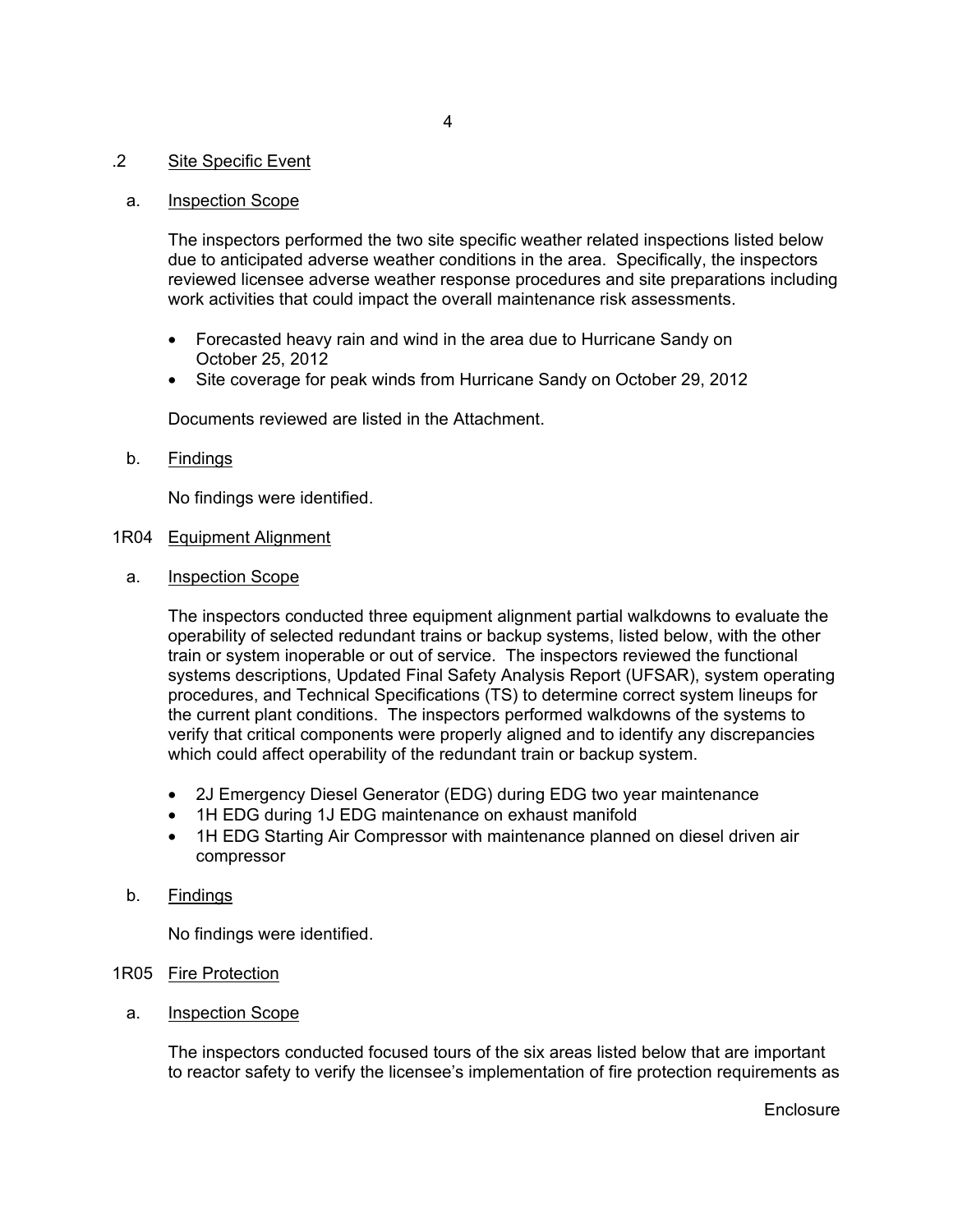described in fleet procedures CM-AA-FPA-100, "Fire Protection/Appendix R (Fire Safe Shutdown) Program," Revision 5, CM-AA-FPA-101, "Control of Combustible and Flammable Materials," Revision 4*,* and CM-AA-FPA-102, "Fire Protection and Fire Safe Shutdown Review and Preparation Process and Design Change Process," Revision 3*.* The inspectors evaluated, as appropriate, conditions related to: (1) licensee control of transient combustibles and ignition sources; (2) the material condition, operational status, and operational lineup of fire protection systems, equipment, and features; and, (3) the fire barriers used to prevent fire damage or fire propagation. Other documents reviewed are listed in the Attachment to this report.

- Unit 1 Quench Spray Pump House and Safeguards Area (includes Z-16-1) (fire zone 15-2a / QSPH-2)
- Unit 2 Main Steam Valve House (includes MG Set Room) (fire zone 17-2a / MSVH-2)
- Fuel Building (fire zone Z-18 / FB)
- Unit 2 Containment fire zone 1-2a / RC-2)
- Emergency Diesel Generator 1H (fire zone 9A-1a / EDG-1H) and Emergency Diesel Generator 2H (fire zone 9A-2a / EDG-2H)
- Emergency Diesel Generator 1J (fire zone 9B-1a / EDG-1J) and Emergency Diesel Generator 2J (fire zone 9B-2a / EDG-2J)
- b. Findings

No findings were identified.

#### 1R06 Flood Protection Measures

a. Inspection Scope

The inspectors assessed the internal flooding vulnerability of the Unit 1 Turbine Building with respect to adjacent safety-related areas to verify that the flood protection barriers and equipment were being maintained consistent with the UFSAR. The licensee's corrective action documents were reviewed to verify that corrective actions with respect to flood-related items identified in condition reports were adequately addressed. The inspectors conducted a field survey of the selected areas to evaluate the adequacy of flood barriers, and floor drains to protect the equipment, as well as their overall material condition.

b. Findings

No findings were identified.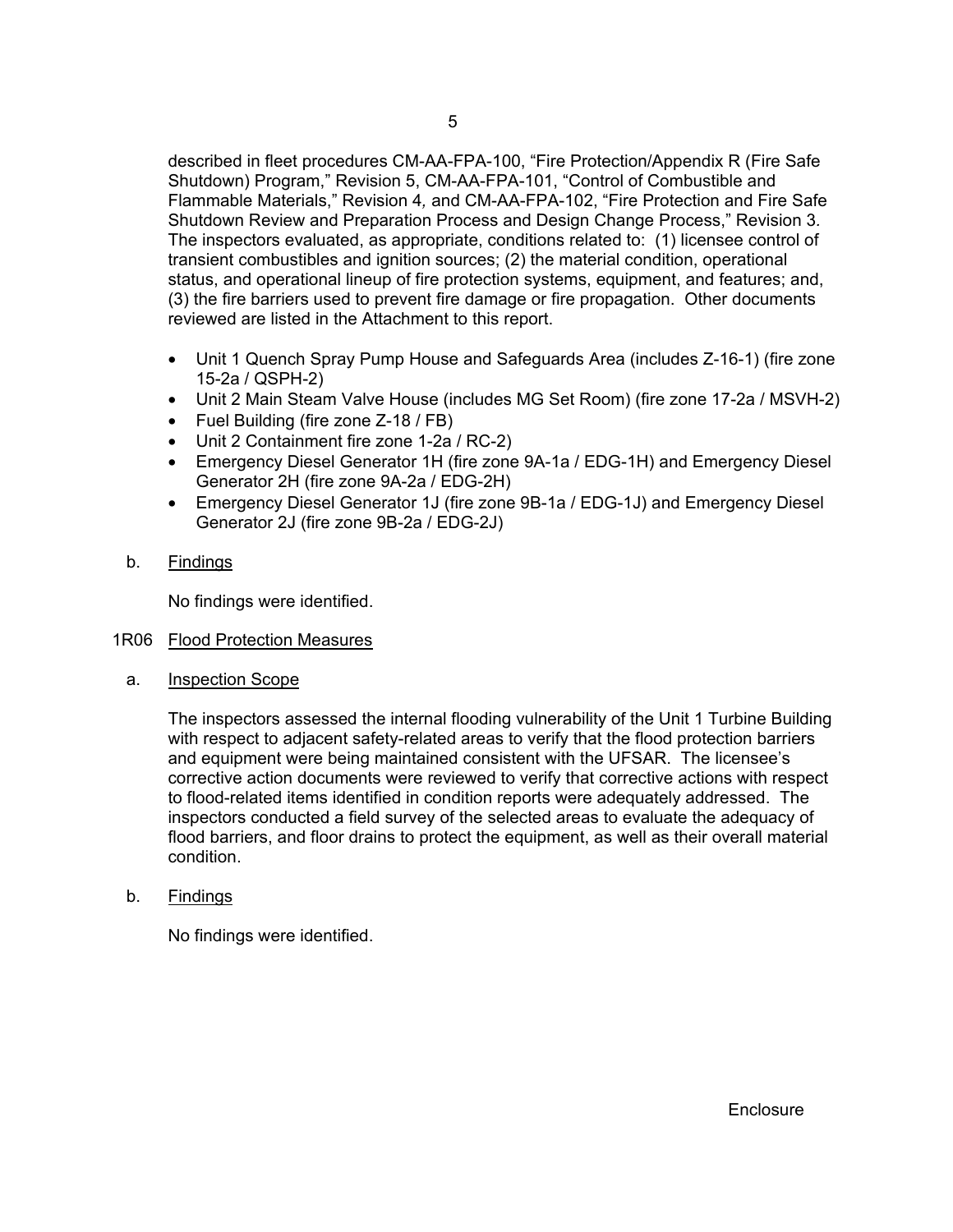#### 1R11 Licensed Operator Requalification Program

#### .1 Resident Inspector Quarterly Review

#### a. Inspection Scope

The inspectors reviewed licensed operator performance during conduct of simulator exercise, LORP-SEG-10A , on October 16, 2012, which involved a loss of offsite power, an automatic reactor trip, a control rod failure, emergency boration, and a fire in the emergency switchgear room leading to utilization of the fire contingency action procedures. The scenario required classifications and notifications that were counted for NRC performance indicator input.

The inspectors observed crew performance in terms of communications; ability to take timely and proper actions; prioritizing, interpreting, and verifying alarms; correct use and implementation of procedures, including the alarm response procedures; timely control board operation and manipulation, including high-risk operator actions; and oversight and direction provided by the shift supervisor, including the ability to identify and implement appropriate TS actions. The inspectors observed the post training critique to determine that weaknesses or improvement areas revealed by the training were captured by the instructor and reviewed with the operators.

b. Findings

No findings were identified.

### .2 Operator Observations

a. Inspection Scope

During the inspection period, the inspectors conducted observations of licensed reactor operators actions and activities to ensure that the activities were consistent with the licensee procedures and regulatory requirements. These observations took place during both normal and off-normal plant working hours. As part of this assessment, the inspectors observed the following elements of operator performance: (1) operator compliance and use of plant procedures including technical specifications; (2) control board/in-plant component manipulations; (3) use and interpretation of plant instruments, indicators and alarms; (4) documentation of activities; (5) management and supervision of activities; and, (6) communication between crew members.

The inspectors observed and assessed licensed operator performance during the following events;

- Licensed operator actions in response to a low reactor coolant pump (RCP) seal leak off flow on October 3, 2012
- Licensed operator actions for reactor coolant system cooldown as part of a forced outage to repair 'A' RCP seal on October 8, 2012

**Enclosure**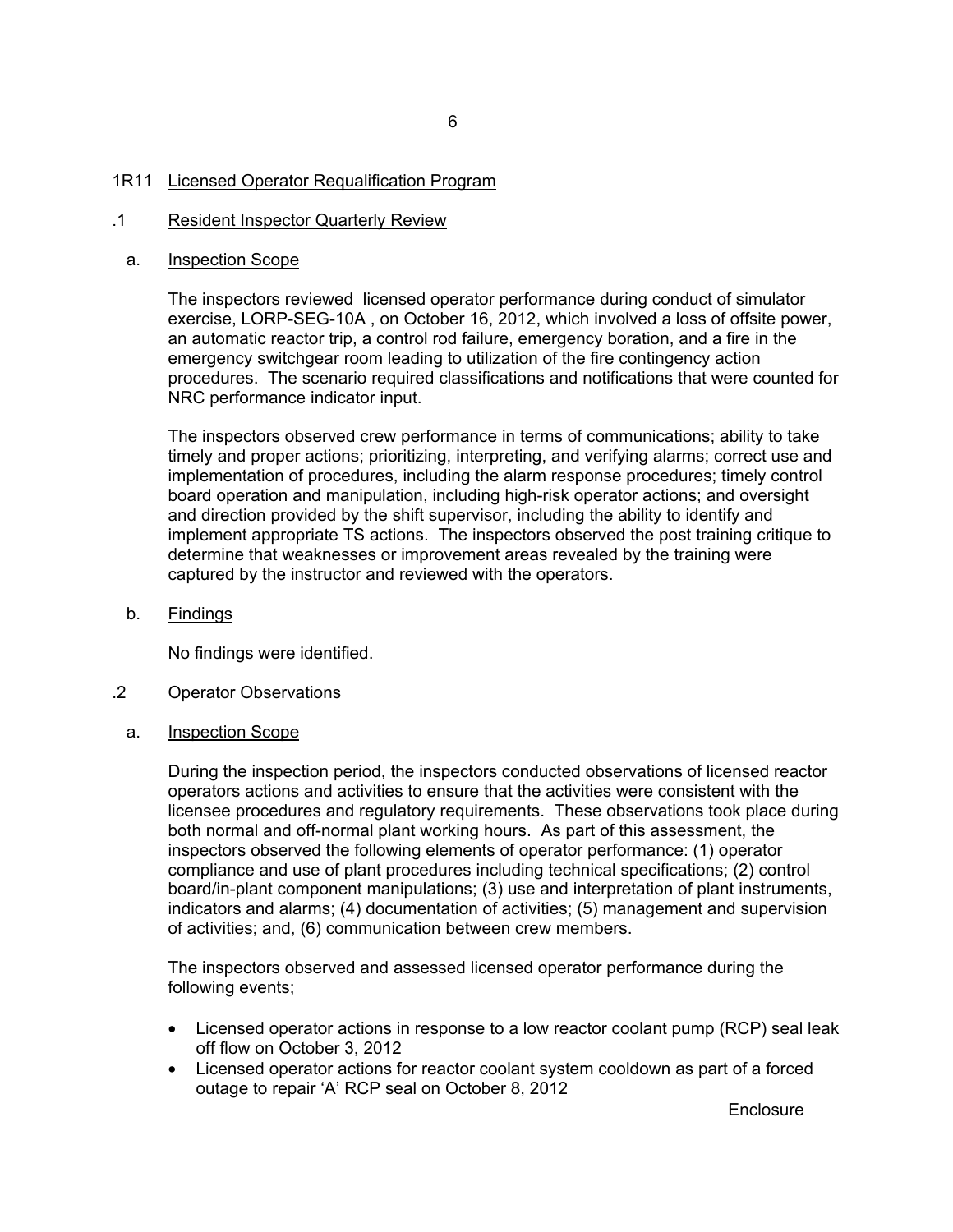- Rod control bank deviation during start up for Unit 2 on October 19, 2012
- Licensed operator actions during Unit 2 startup following automatic reactor trip on October 25, 2012
- Licensed operator actions during unit ramp for conduct of turbine valve freedom test on November 28, 2012

No findings were identified.

#### .3 Annual Review of Licensee Requalification Examination Results

a. Inspection Scope

On February 3, 2012, the licensee completed the annual requalification operating examinations required to be administered to all licensed operators in accordance with 10 CFR 55.59(a)(2). The inspectors performed an in-office review of the overall pass/fail results of the individual operating examinations and the crew simulator operating examinations in accordance with inspection procedure 71111.11, "Licensed Operator Requalification Program." These results were compared to the thresholds established in Inspection Manual Chapter (IMC) 0609, "Significance Determination Process," Appendix I, "Operator Requalification Human Performance Significance Determination Process."

b. Findings

No findings were identified.

#### 1R12 Maintenance Effectiveness

a. Inspection Scope

For the two equipment issues listed below, the inspectors evaluated the effectiveness of the respective licensee's preventive and corrective maintenance. The inspectors performed walkdowns of the accessible portions of the systems, performed in-office reviews of procedures and evaluations, and held discussions with licensee staff. The inspectors compared the licensee's actions with the requirements of the Maintenance Rule (10 CFR 50.65), and licensee procedure ER-AA-MRL-10, "Maintenance Rule Program," Revision 5.

- CR493396 and CR493425, "Unit 2 Feed pump 1A discharge check valve"
- CR485784, "Quench spray valve failed to stroke closed"

## b. Findings

No findings were identified.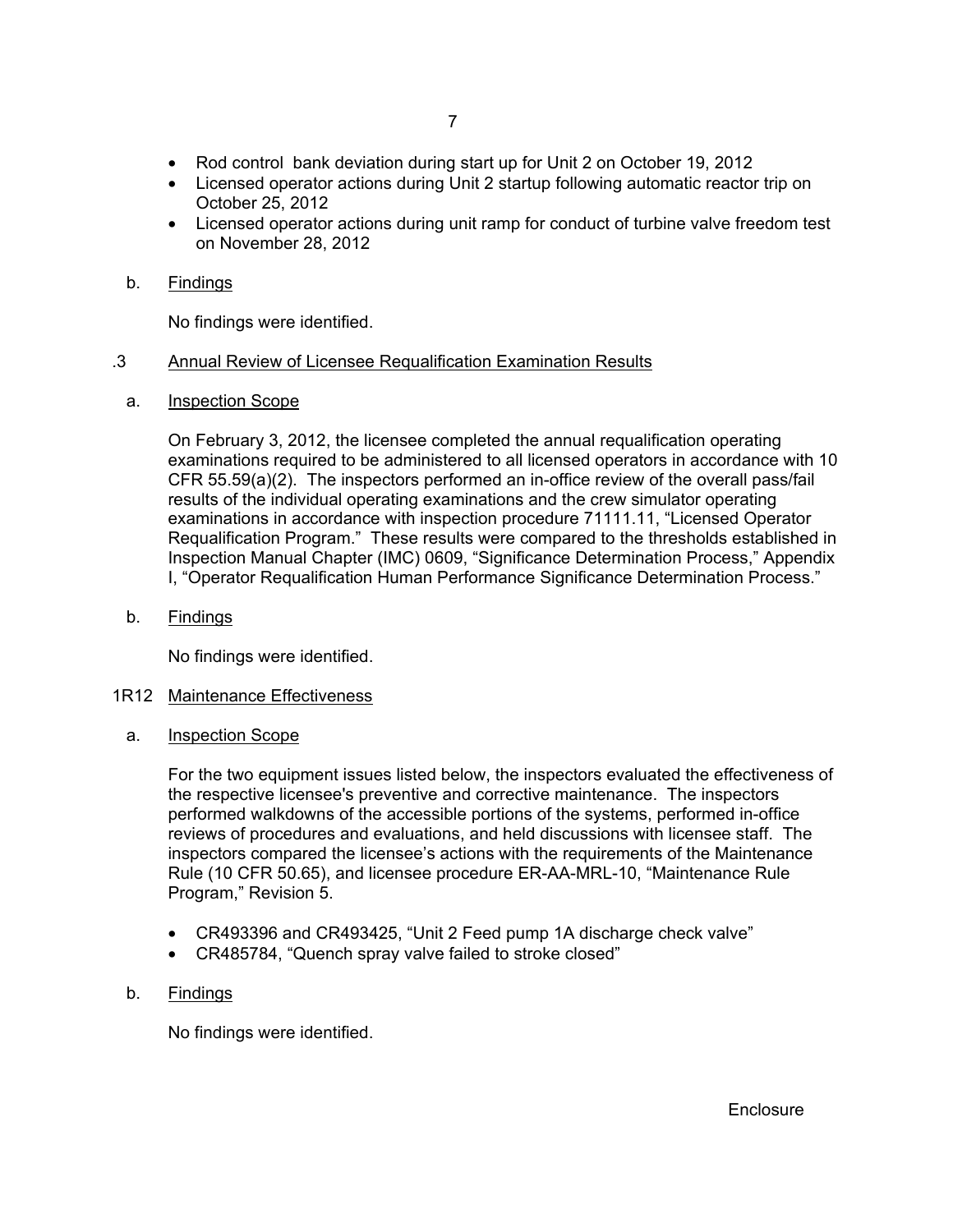## 1R13 Maintenance Risk Assessments and Emergent Work Control

#### a. Inspection Scope

The inspectors evaluated, as appropriate, the two activities listed below for the following: (1) effectiveness of the risk assessments performed before maintenance activities were conducted; (2) management of risk; (3) upon identification of an unforeseen situation, necessary steps were taken to plan and control the resulting emergent work activities; and (4) maintenance risk assessments and emergent work problems were adequately identified and resolved. The inspectors verified that the licensee was in compliance with the requirements of 10 CFR 50.65 (a)(4) and the data output from the licensee's safety monitor associated with the risk profile of Units 1 and 2. The inspectors reviewed the corrective action program to verify that deficiencies in risk assessments were being identified and properly resolved.

- Updated maintenance risk assessment for Unit 2 ramp down and entry into a forced outage on October 8, 2012
- Updated maintenance risk assessment for Unit 1 and Unit 2 due to Hurricane Sandy on October 25, 2012
- b. Findings

No findings were identified.

#### 1R15 Operability Determinations and Functionality Assessments

a. Inspection Scope

The inspectors reviewed five operability determinations and functionality assessments, listed below, affecting risk-significant mitigating systems, to assess, as appropriate: (1) the technical adequacy of the evaluations; (2) whether continued system operability was warranted; (3) whether other existing degraded conditions were considered as compensating measures; (4) whether the compensatory measures, if involved, were in place, would work as intended, and were appropriately controlled; and (5) where continued operability was considered unjustified, the impact on TS Limiting Conditions for Operation and the risk significance in accordance with the Significant Determination Process (SDP). The inspectors' review included a verification that operability determinations (OD) were made as specified by procedure OP-AA-102, "Operability Determination," Revision 9*.* Documents reviewed are listed in the Attachment.

- CR490732, "Seal leakage from 1-EG-P-3H (jacket cooling water circulation pump) has worsened to 0.8 gph"
- OD000506, "Complete/Document OD for 1-RS-LT-103B (Unit 1 casing cooling tank level transmitter) being incomplete"
- OD000507, "1J EDG Operability Determination due to control side exhaust oil leaks"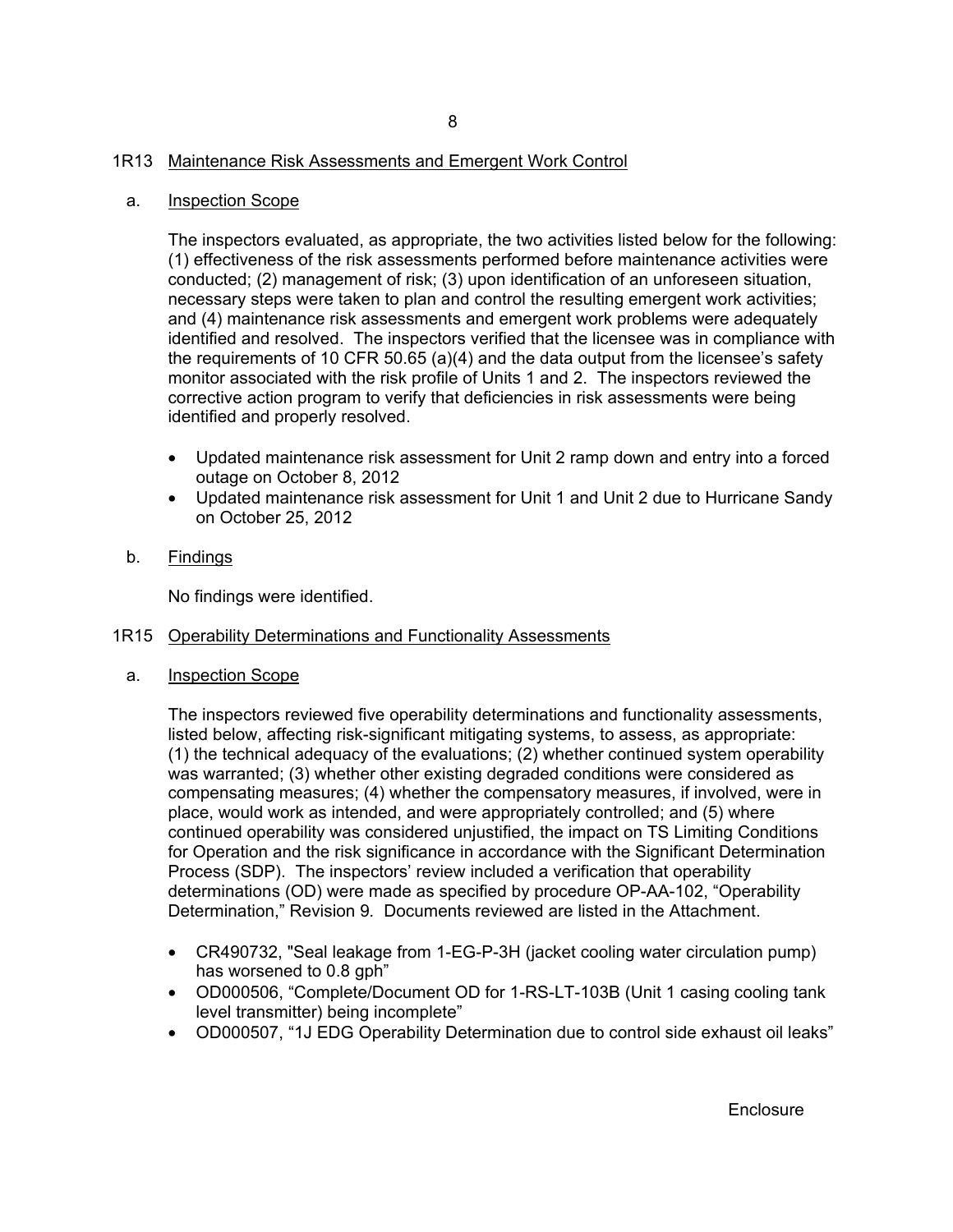- CR491029, "1H EDG coolant glycol concentration"
- CR489949, "2H EDG #14 lower crankshaft main bearing found degraded during inspections"
- b. Findings

No findings were identified.

#### 1R18 Plant Modifications

a. Inspection Scope

The inspectors reviewed the two completed permanent plant modification design change packages listed below. The inspectors conducted walkdowns of the installations, discussed the desired improvements with system engineers, and reviewed the 10 CFR 50.59 Safety Review/Regulatory Screening, technical drawings, test plans and the modification package to assess the TS implication of each design change. Documents reviewed are listed in the Attachment.

- DC-NA-11-101213, "Permanent Replacement of Seismic Monitoring Equipment, Phase 2," Revision 21
- DC-NA-12-00009, "Ground Grid Improvements for Unit 1 and Unit 2 Containment"
- b. Findings

No findings were identified.

#### 1R19 Post Maintenance Testing

a. Inspection Scope

The inspectors reviewed six post maintenance test procedures and/or test activities for selected risk-significant mitigating systems listed below, to assess whether: (1) the effect of testing on the plant had been adequately addressed by control room and/or engineering personnel; (2) testing was adequate for the maintenance performed; (3) acceptance criteria were clear and adequately demonstrated operational readiness consistent with design and licensing basis documents; (4) test instrumentation had current calibrations, range, and accuracy consistent with the application; (5) tests were performed as written with applicable prerequisites satisfied; (6) jumpers installed or leads lifted were properly controlled; (7) test equipment was removed following testing; and, (8) equipment was returned to the status required to perform in accordance with VPAP-2003, "Post Maintenance Testing Program," Revision 14. Documents reviewed are listed in the Attachment.

- WO 59102394531, "Need to perform ground grid improvements for DC-NA-12-0009"
- WO 59102520079, "Removal and inspection of 2H EDG #14 bearing oil booster"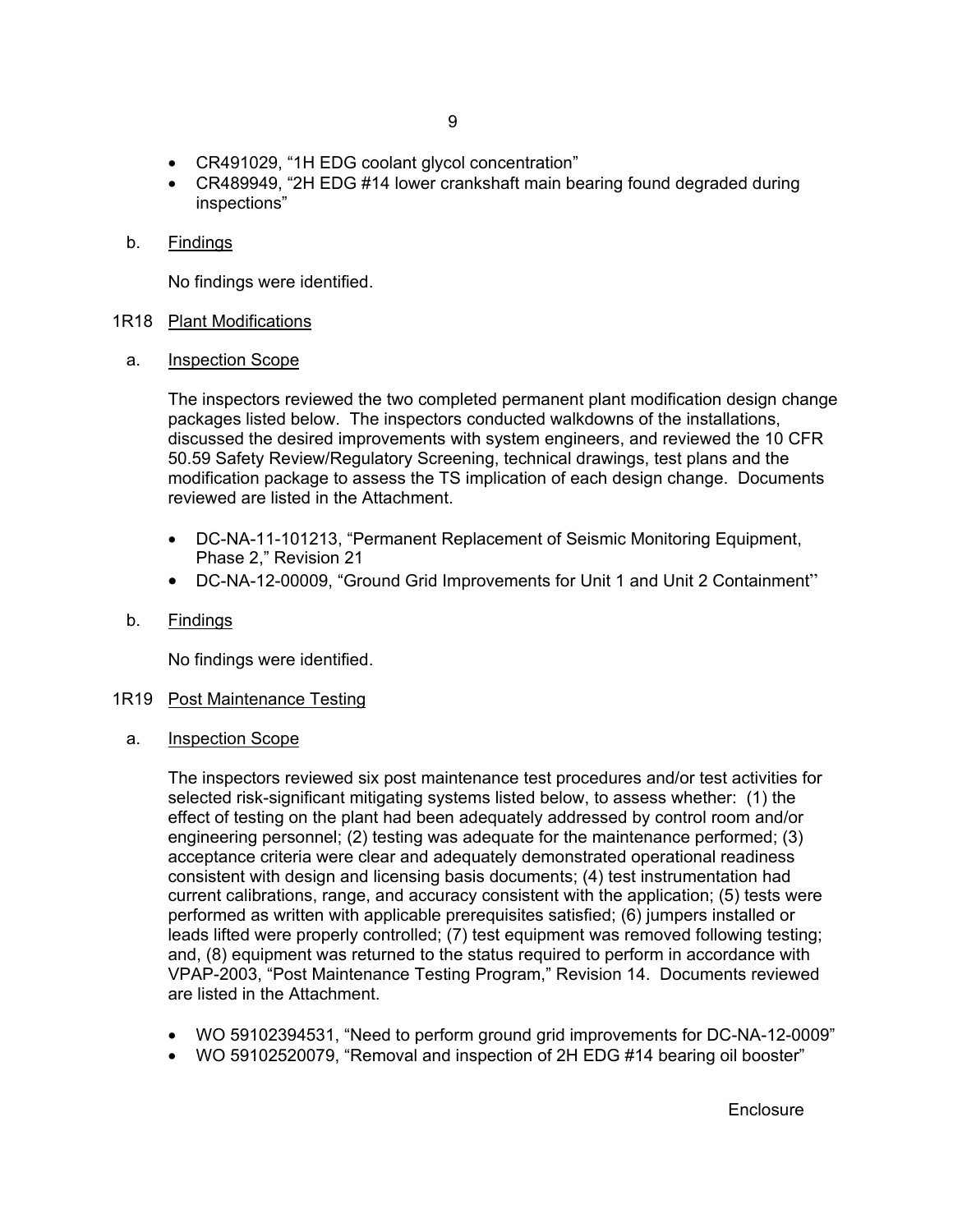- WO 59102524949, "Repair valve stem on 2-FW-MOV-250C IAW engineering ETE-NA-2012-0059"
- 2-PT-17.1, "Control Rod Operability," Revision 31
- 1-PT-77.11C, "Control Room Chiller 1-HV-E-4C Pump and Valve Test," Revision 32
- 2-PT-82H, "2H Emergency Diesel Generator Slow Start test," Revision 52

No findings were identified.

#### 1R20 Refueling and Other Outage Activities

#### Unit 2 Forced Outage Due to RCP Seal Leak Off Flow Degradation

a. Inspection Scope

Unit 2 began a forced outage on October 8, 2012 due to decreased leak off flow on 'A' RCP #1 seal, which continued until October 19, 2012. During the forced outage period, the inspectors used NRC inspection procedure 71111.20, "Refueling and Outage Activities," to observe portions of the maintenance and startup activities to verify that the licensee maintained defense-in-depth commensurate with outage risk assessments and applicable TS. Prior to the forced outage, the inspectors reviewed the licensee's outage risk control plan and verified that the licensee had appropriate considered risk, industry experience and previous site specific problems. The inspectors reviewed licensee actions for the outage activities listed below. Documents reviewed are listed in the Attachment.

- Licensee configuration management, including daily outage reports, to evaluate defense-in-depth commensurate with the outage safety plan and compliance with the applicable TS when taking equipment out of service.
- Shutdown and cooldown activities to verify that technical specification restrictions are followed
- Controls over the status and configuration of electrical systems and switchyard to ensure that TS and outage safety plan requirements were met.
- Decay heat removal processes to verify proper operation and that steam generators, when relied upon, were a viable means of backup cooling.
- Containment closure activities, including a detailed containment walkdown prior to startup, to verify that there was no evidence of leakage and that debris had not been left which could affect the performance of the containment sump.
- Heat up and startup activities to verify TS, license conditions, and other requirements, commitments, and administrative procedure prerequisites for mode changes were met prior to changing modes or plant conditions. Reactor Coolant System (RCS) integrity was verified by reviewing RCS leakage calculations and containment integrity was verified by reviewing the status of containment penetrations and containment isolation valves.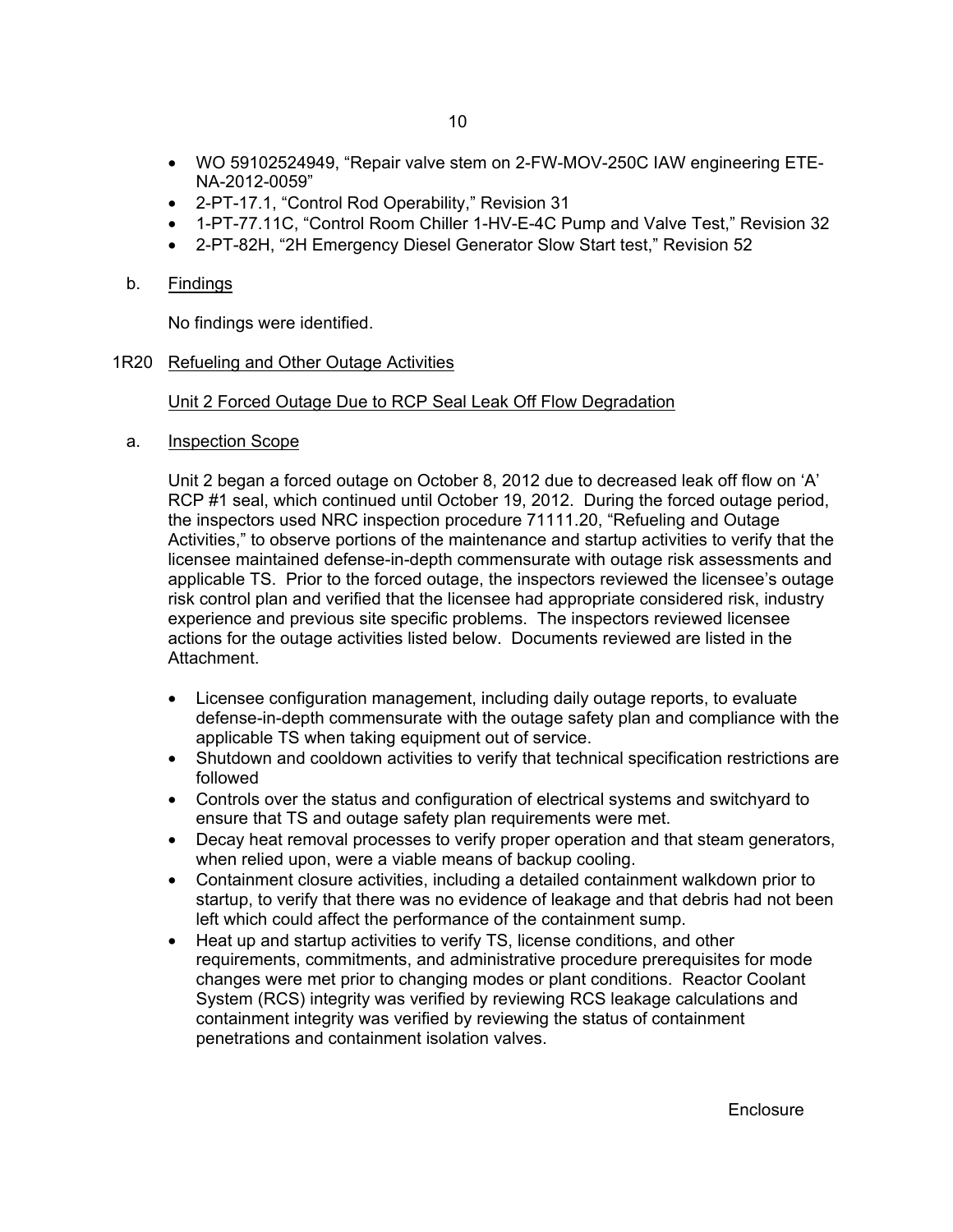No findings were identified.

## 1R22 Surveillance Testing

a. Inspection Scope

For the seven surveillance tests listed below, the inspectors examined the test procedures, witnessed testing, or reviewed test records and data packages, to determine whether the scope of testing adequately demonstrated that the affected equipment was functional and operable, and that the surveillance requirements of TS were met. The inspectors also determined whether the testing effectively demonstrated that the systems or components were operationally ready and capable of performing their intended safety functions. Documents reviewed are listed in the Attachment.

#### In-Service Test:

1-PT-213.5J, "Valve Inservice Inspection (1-QS-MOV-101B)," Revision 9

#### Other Surveillance Tests:

- 2-PT-75.2A, "Service Water Pump (2-SW-P-1A) Quarterly Test," Revision 54
- 2-PT-61.4, "RCS Pressure Isolation Valves Leakage Test," Revision 25
- 2-PT-46.21.1, "Containment Boric Acid Accumulation Inspection," Revision 1
- 2-PT-62.2.1, "RSHX SW Inleakage," Revision 14
- 1-PT-71.2, "Unit 1 'A' Motor Driven Auxiliary Feedwater," Revision 39
- 1-PT-34.3, "Turbine Valve Freedom Test," Revision 33
- b. Findings

No findings were identified.

#### **Cornerstone: Emergency Preparedness**

#### 1EP4 Emergency action Level and Emergency Plan Changes

a. Inspection Scope

The NSIR headquarters staff performed an in-office review of the latest revisions of various Emergency Plan Implementing Procedures (EPIPs) and the Emergency Plan located under ADAMS accession numbers ML12174A361 and ML121910411, as listed in the Attachment.

The licensee determined that in accordance with 10 CFP  $50.54(q)$ , the changes made in the revisions resulted in no reduction in the effectiveness of the Plan, and that the revised Plan continued to meet the requirements of 10 CFR 50.47 (b) and Appendix E to

**Enclosure**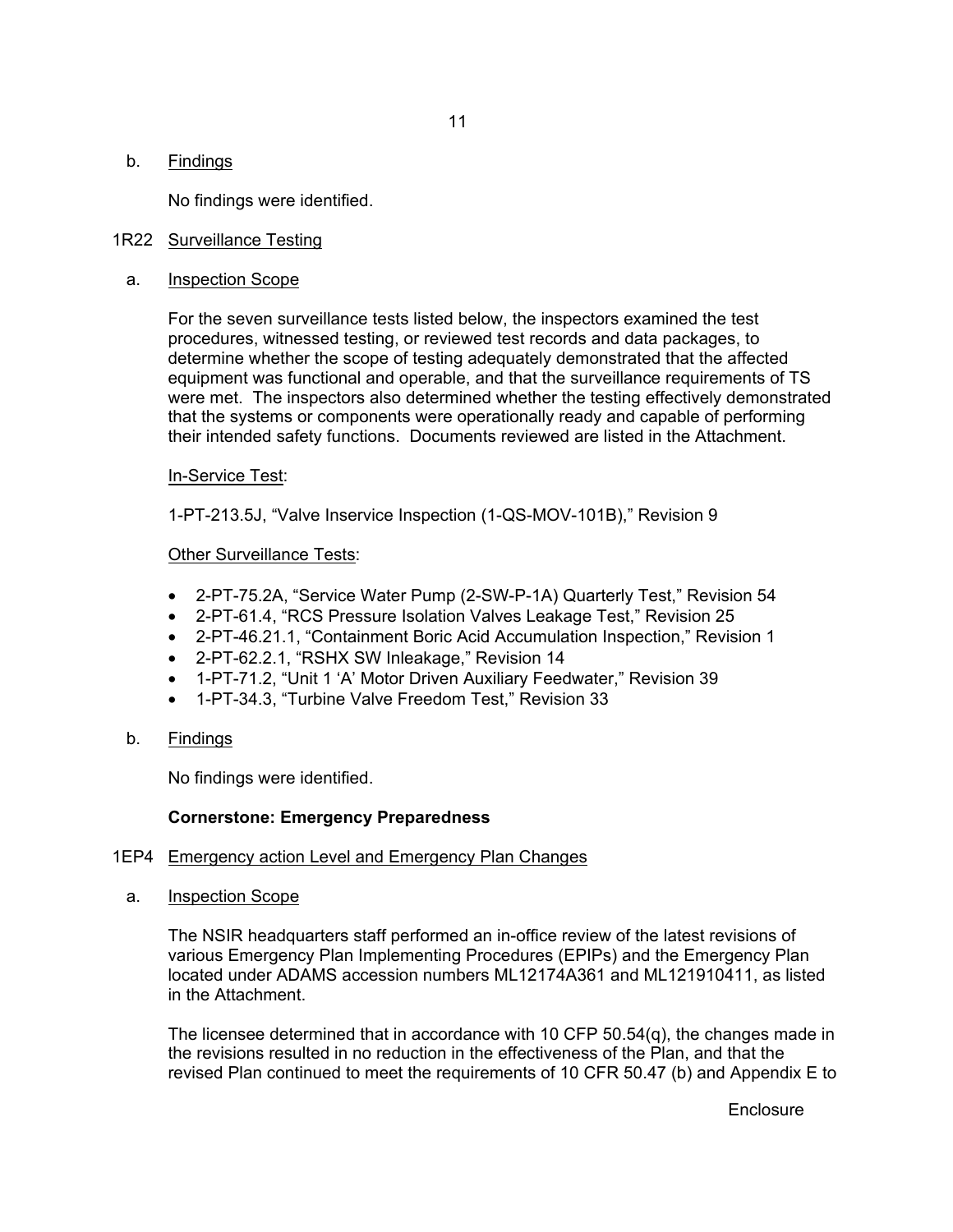10 CFP Part 50. The NRC review was not documented in a safety evaluation report and did not constitute approval of licensee-generated changes; therefore, these revisions are subject to future inspection. The specific documents reviewed during this inspection are listed in the Attachment. This inspection activity satisfied one inspection sample for the emergency action level and emergency plan changes on the annual basis.

b. Findings

No findings were identified.

- 4. OTHER ACTIVITIES
- 4OA1 Performance Indicator (PI) Verification
	- a. Inspection Scope

The inspectors performed a periodic review of the Safety System Functional Failures PI for both Unit 1 and Unit 2 to assess the accuracy and completeness of the submitted data and whether the performance indicators were calculated in accordance with the guidance contained in NEI 99-02, "Regulatory Assessment Performance Indicator Guideline," Revision 6. The inspection was conducted in accordance with NRC inspection procedure 71151, "Performance Indicator Verification." Specifically, the inspectors reviewed the Unit 1 and Unit 2 data reported to the NRC for the period October 1, 2011 through September 30, 2012. Documents reviewed included applicable NRC inspection reports, licensee event reports, operator logs, station performance indicators, and related CRs.

b. Findings

No findings were identified.

#### 4OA2 Problem Identification and Resolution

- .1 Review of Items Entered into the Corrective Action Program
	- a. Inspection Scope

As required by NRC inspection procedure 71152, "Identification and Resolution of Problems," and in order to help identify repetitive equipment failures or specific human performance issues for follow-up, the inspectors performed a daily screening of items entered into the licensee's CAP. This review was accomplished by reviewing daily CR report summaries and periodically attending daily CR Review Team meetings.

b. Findings

No findings were identified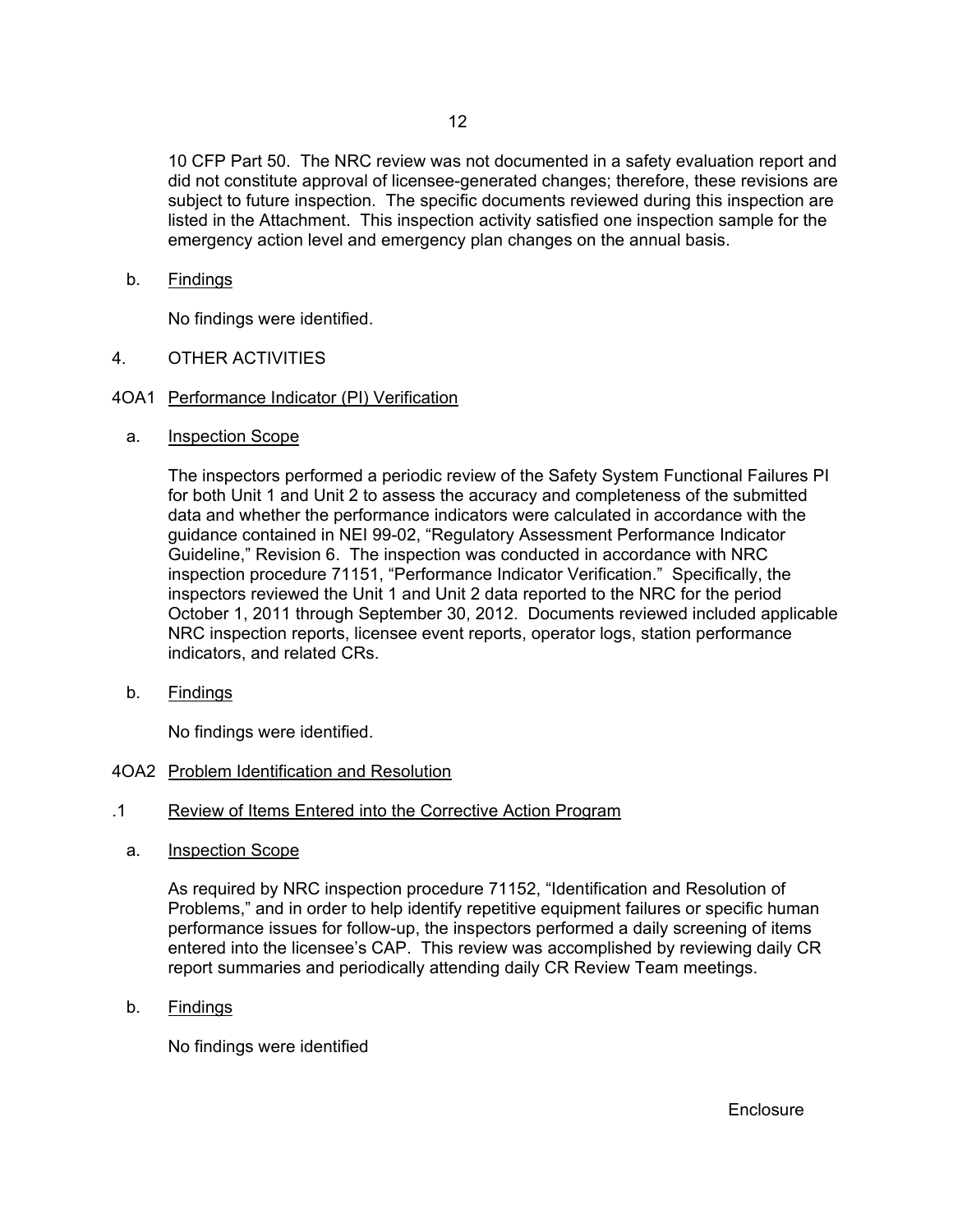#### .2 Annual Sample: Review of CR490136, 2H EDG #14 lower crankshaft main bearing found degraded during inspections

#### a. Inspection Scope

The inspectors performed a review regarding the licensee's assessments and corrective actions for CR490136, 2H EDG #14 lower crankshaft main bearing found degraded during inspections, to ensure that the full extent of the issue was identified, An appropriate evaluation was performed, and appropriate corrective actions were specified and prioritized. The inspectors also reviewed ACE019280, 2H EDG #14 lower crankshaft main bearing inspection found degraded. The inspectors evaluated the CR and the ACE against the requirements of the licensee's CAP as specified in procedure, PI-AA-200, "Corrective Action Program," Revision 20 and 10 CFR 50, Appendix B.

b. Findings

No findings were identified.

#### .3 Annual Sample: Operator Workarounds

a. Inspection Scope

The inspectors performed a review of the licensee's operator workarounds to ensure that the full extent issues were identified, appropriate evaluations were performed, and appropriate corrective actions were specified and prioritized. The OWA sample was evaluated considering all existing plant conditions including the cumulative effects of other OWAs.

b. Findings

No findings were identified. In general, the inspectors verified that the licensee had identified operator workaround problems at an appropriate threshold and entered them into the CAP database, and had proposed or implemented appropriate corrective actions.

#### .4 Annual Sample: CR493193, 2-RC-PCV-2455C Momentarily Opened as Designed During the Unit 2 Reactor Trip

#### a. Inspection Scope

The inspectors performed a review regarding the licensee's assessments and corrective actions for CR493193, "2-RC-PCV-2455C Momentarily Opened as Designed During the Unit 2 Reactor Trip," to ensure that the full extent of the issue was identified, an appropriate evaluation was performed, and appropriate corrective actions were specified and prioritized. The inspectors also reviewed ACE19310, "Investigate Incorrect Declaration for EAL SU6.1," as part of this assessment. The inspectors evaluated the CR and ACE against the requirements of the licensee's CAP as specified in procedure, PI-AA-200, "Corrective Action Program," Revision 10 and 10 CFR 50, Appendix B.

**Enclosure**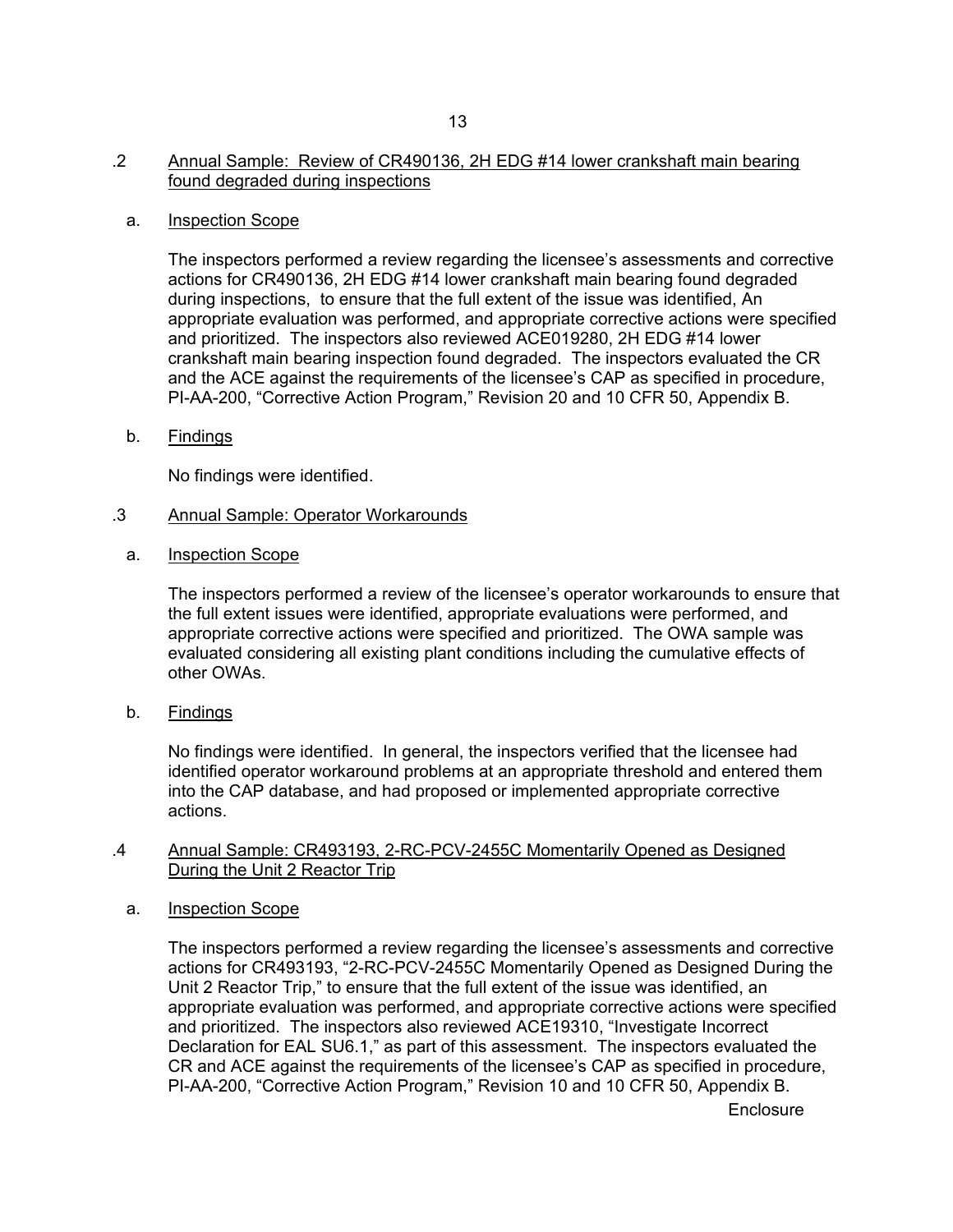No findings were identified

#### .5 Semi-Annual Trend Review

#### a. Inspection Scope

The inspectors performed a review of the licensee's correction action program documents to identify trends that could indicate the existence of a more significant safety issue. The inspectors' review was focused on repetitive equipment and corrective maintenance issues but also considered the results of daily inspector corrective action program item screening discussed in Section 4OA2.1. The review included issues documented outside the normal correction action program in system health reports, corrective maintenance work orders, component status reports, site monthly meeting reports, and maintenance rule assessments. The inspectors' review nominally considered the six month period of July 2012 through December 2012, although some examples expanded beyond those dates when the scope of the trend warranted.

The inspectors compared and contrasted their results with the results contained in the licensee's latest integrated quarterly assessment report. Corrective actions associated with a sample of the issues identified in the licensee's trend report were reviewed for adequacy.

#### b. Assessment and Observations

No findings were identified. Trends noted by the inspectors were previously identified by the licensee and addressed in the licensee's corrective action program.

#### 4OA3 Event Followup

#### Unit 2 Automatic Reactor Trip

#### a. Inspection Scope

The inspectors responded to an automatic reactor trip of Unit 2 on October 24, 2012 due to low level in the 'C' Steam Generator. The inspectors discussed the trip with operations, engineering, and licensee management personnel to gain an understanding of the event and assess follow up actions. The inspector reviewed operator actions taken in accordance with licensee procedures, and reviewed unit and system indications to verify that actions and system responses were as expected. The inspectors will perform a detailed review of the cause of the event during a subsequent review of the licensee's respective licensee event report. The inspectors also reviewed the initial licensee notifications to verify that the requirements specified in NUREG-1022, "Event Reporting Guidelines," Revision 2, were met.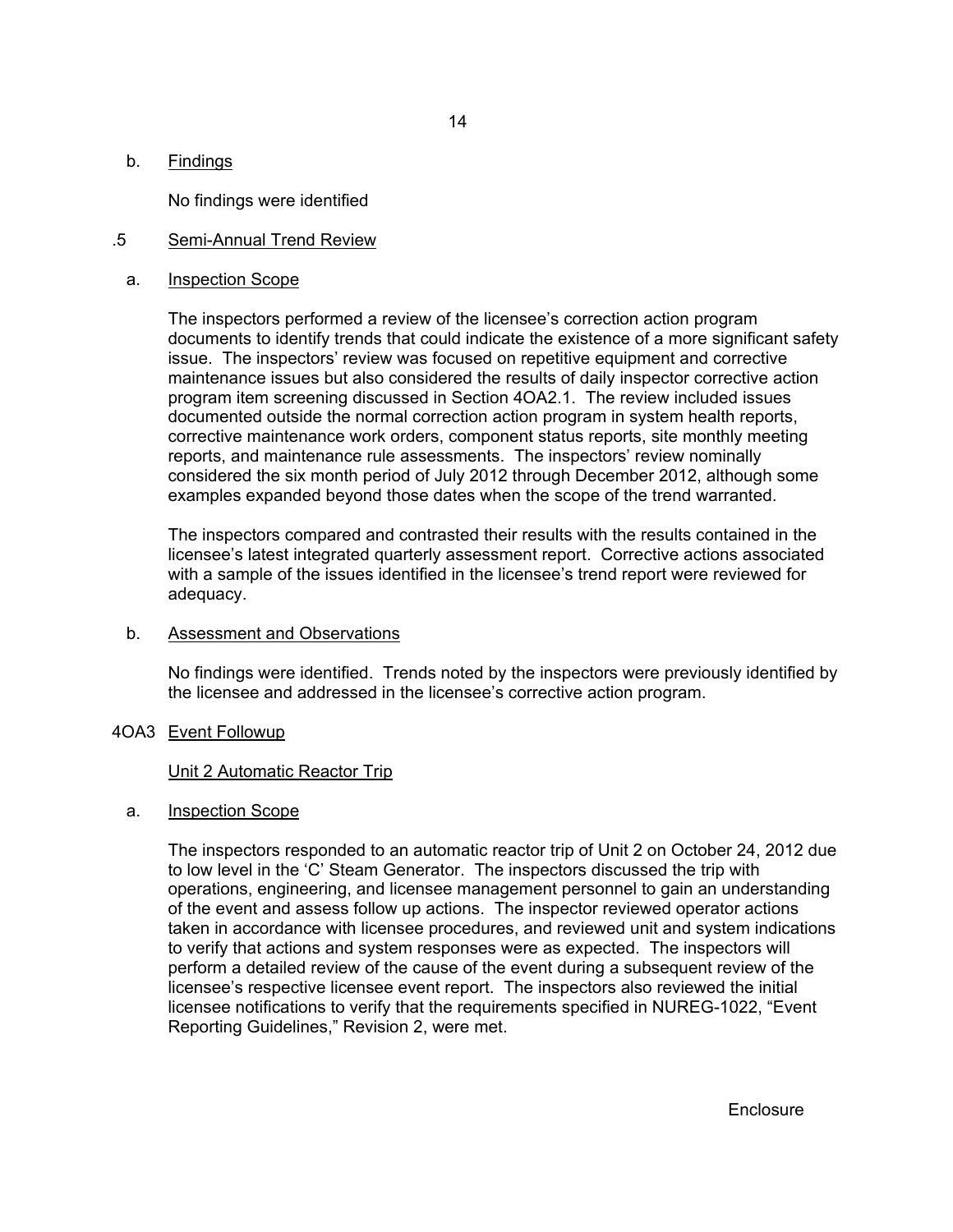No findings were identified.

#### 4OA5 Other Activities

#### .1 Quarterly Resident Inspector Observations of Security Personnel and Activities

a. Inspection Scope

During the inspection period, the inspectors conducted observations of security force personnel and activities to ensure that the activities were consistent with the licensee security procedures and regulatory requirements relating to nuclear plant security. These observations took place during both normal and off-normal plant working hours.

These quarterly resident inspector observations of security force personnel and activities did not constitute any additional inspection samples. Rather, they were considered an integral part of the inspectors' normal plant status review and inspection activities.

b. Findings

No findings were identified.

- .2 Review of the Operation of an Independent Spent Fuel Storage Installation (Inspection Procedure 60855.1)
	- a. Inspection Scope

The inspectors reviewed changes made to the programs and procedures for the Independent Spent Fuel Storage Installation (ISFSI) to ensure that any changes made to fuel handling procedures were consistent with the licensee's Certificate of Compliance (CoC) and did not reduce the effectiveness of the program. The inspectors verified that these procedures still fulfill the commitments and requirements specified in the Safety Analysis Report (SAR), Safety Evaluation Report, CoC, 10 CFR Part 72, the site-specific license and TS as applicable, any related 10 CFR 50.59 and 72.48 evaluations, and 10 CFR 72.212(b) evaluations for general licensed ISFSIs.

b. Findings

No findings were identified.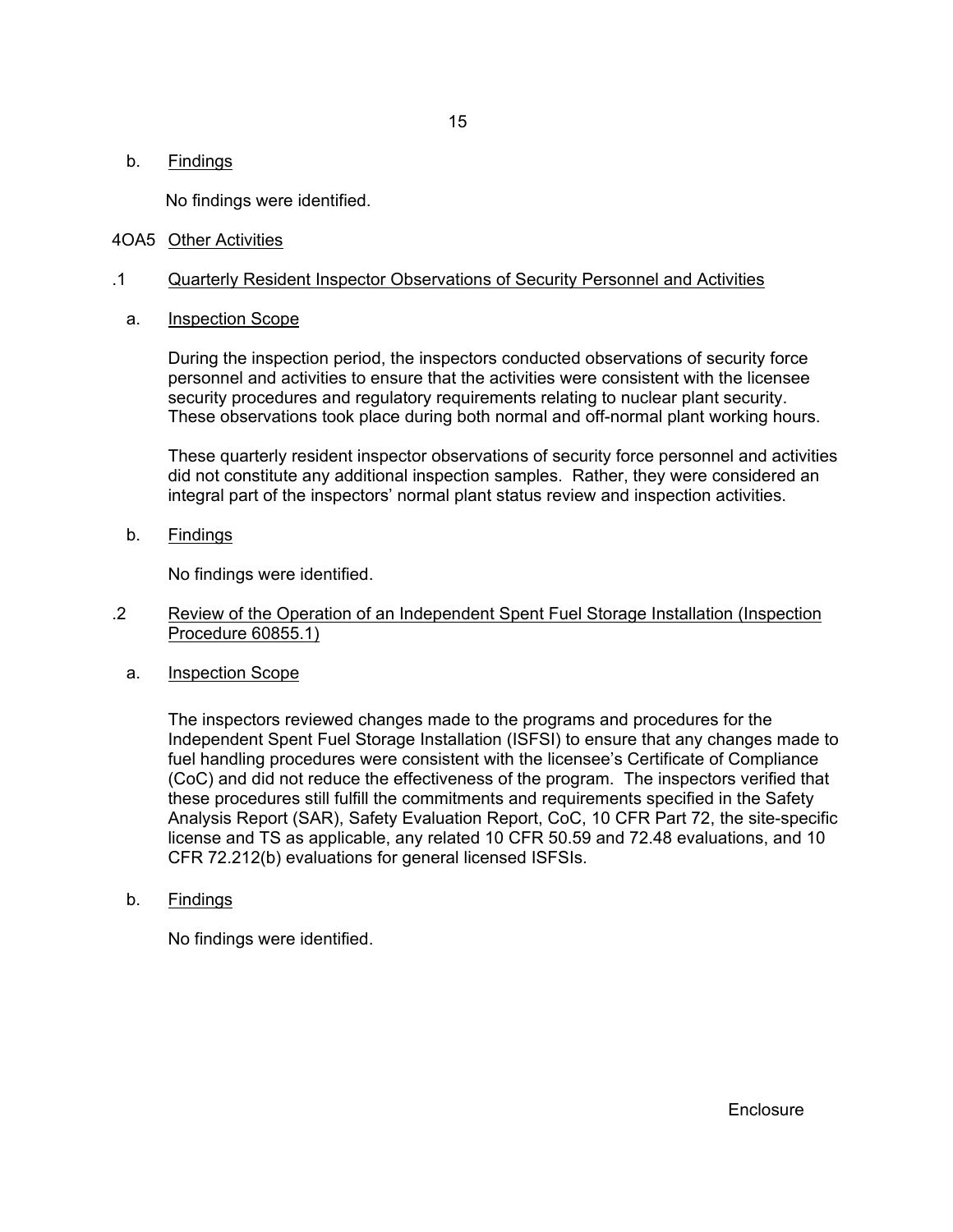### .3 (Discussed) NRC Temporary Instruction 2515/187, "Inspection of Near-Term Task Force Recommendation 2.3 Flooding Walkdowns

#### a. Inspection Scope

Inspectors conducted independent walkdowns to verify that the licensee completed the actions associated with the flood protection feature specified in paragraph 03.02.a.2 of this TI. Inspectors are performing walkdowns at all sites in response to a letter from the NRC to licensees, entitled "Request for Information Pursuant to Title 10 of the *Code of Federal Regulations* 50.54(f) Regarding Recommendations 2.1, 2.3, and 9.3, of the Near-Term Task Force Review of Insights from the Fukushima Dai-Ichi Accident," dated March 12, 2012 (ADAMS Accession No. ML12053A340).

Enclosure 4 of the letter requested licensees to perform external flooding walkdowns using an NRC-endorsed walkdown methodology (ADAMS Accession No. ML12056A050). Nuclear Energy Industry (NEI) document 12-07 titled, "Guidelines for Performing Verification Walkdowns of Plant Protection Features," (ADAMS Accession No. ML12173A215) provided the NRC-endorsed methodology for assessing external flood protection and mitigation capabilities to verify that plant features, credited in the CLB for protection and mitigation from external flood events, and are available, functional, and properly maintained.

b. Findings

Findings or violations associated with the flooding, if any, will be documented in the 1st quarter integrated inspection report of 2013.

- .4 (Closed) NRC Temporary Instruction 2515/188, Inspection of Near-Term Task Force Recommendation 2.3 Seismic Walkdowns
	- a. Inspection Scope

The inspectors accompanied the licensee on their seismic walkdowns of the following six areas:

- 1-RS-P-2B, RS/Outside Recirculation Spray Pump B
- 1-RS-E-2B, RS/Outside Recirculation Spray Pump B Seal HX
- 1-RS-MOV-101B, RS/Casing Cooling Pump B Discharge Isolation
- 1-SI-P-1B, SI/Low Head Safety Injection Pump B
- Unit 1 Motor-Driven Auxiliary Feedwater Pump Room, including 1-FW-P-3A, 1-CN-LT-100B, and 1-FW-P-3B
- Unit 2 Charging Pump 1A Room 2-CH-P-1A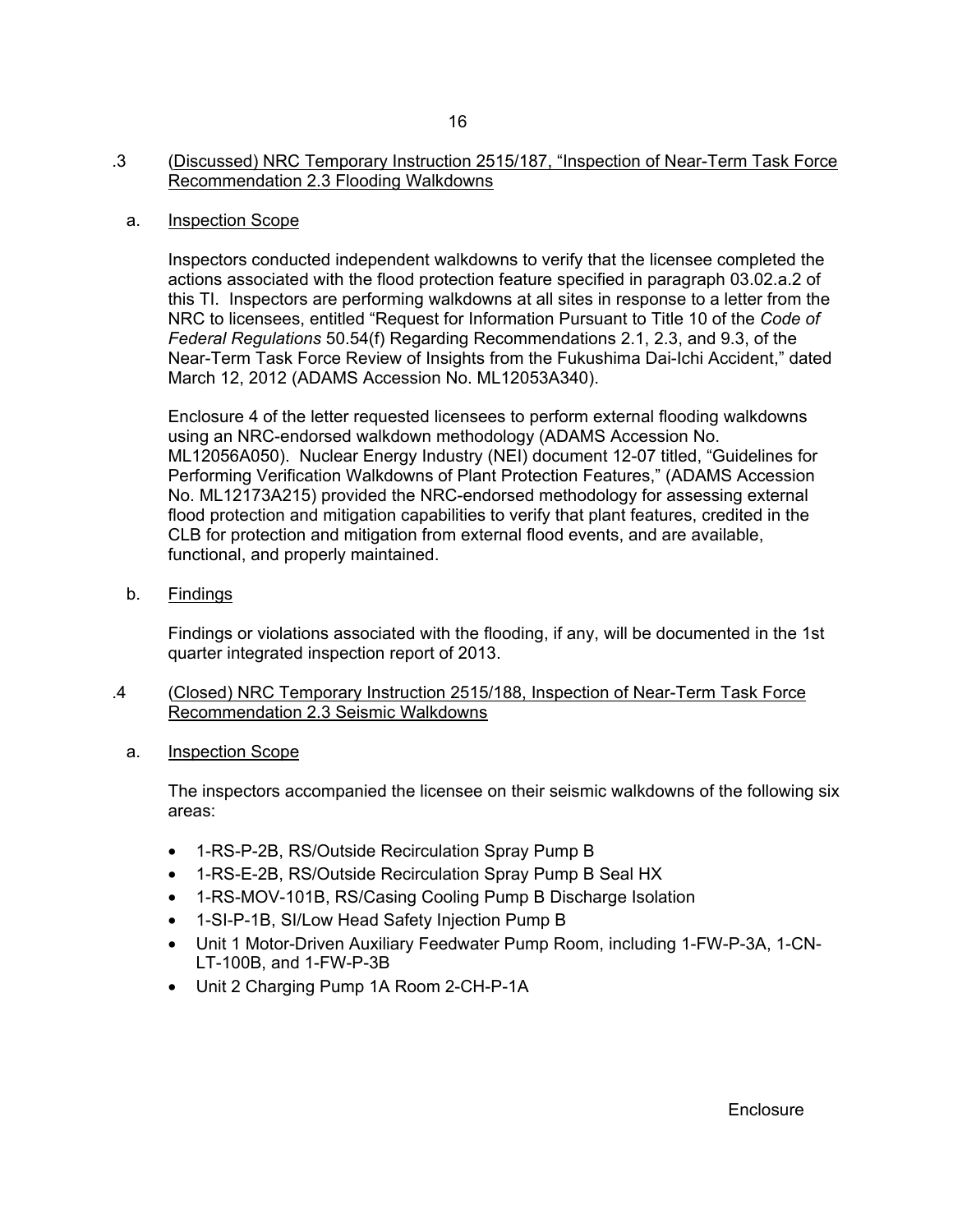The inspectors independently performed their walkdown and verified that the following areas were free of potential adverse seismic conditions:

- BY/1254 Battery 1-IV (area 19)
- BY/1254 Battery 2-II (area 23)
- AP/EDG Batteries and Racks (1J) (Area 25)
- AP/EDG Batteries and Racks (2H) (Area 26)
- Quench Spray 1-QS-LT-100A, 1-QS-LT-101, and 1-QS-TK-2 (Area 51)

The inspectors verified that the licensee confirmed that the following seismic features associated with seismic walkdown equipment list items were free of potential adverse seismic conditions:

- Anchorage was free of bent, broken, missing or loose hardware.
- Anchorage was free of corrosion that is more than mild surface oxidation.
- Anchorage was free of visible cracks in the concrete near the anchors.
- Anchorage configuration was consistent with plant documentation.
- Structures, systems and components will not be damaged from impact by nearby equipment or structures.
- Overhead equipment, distribution systems, ceiling tiles and lighting, and masonry block walls are secure and not likely to collapse onto the equipment.
- Attached lines have adequate flexibility to avoid damage.
- The area appears to be free of potentially adverse seismic interactions that could cause a fire in the area.
- The area appears to be free of potentially adverse seismic interactions associated with housekeeping practices, storage of portable equipment, and temporary installations (e.g., scaffolding, lead shielding).

Observations made during the walkdown that could not be determined to be acceptable were entered into the licensee's corrective action program for evaluation.

Additionally, inspectors verified that items that could allow the spent fuel pool to drain down rapidly were added to the SWEL and these items were walked down by the licensee.

Documents reviewed are listed in the Attachment.

#### b. Findings

No findings were identified.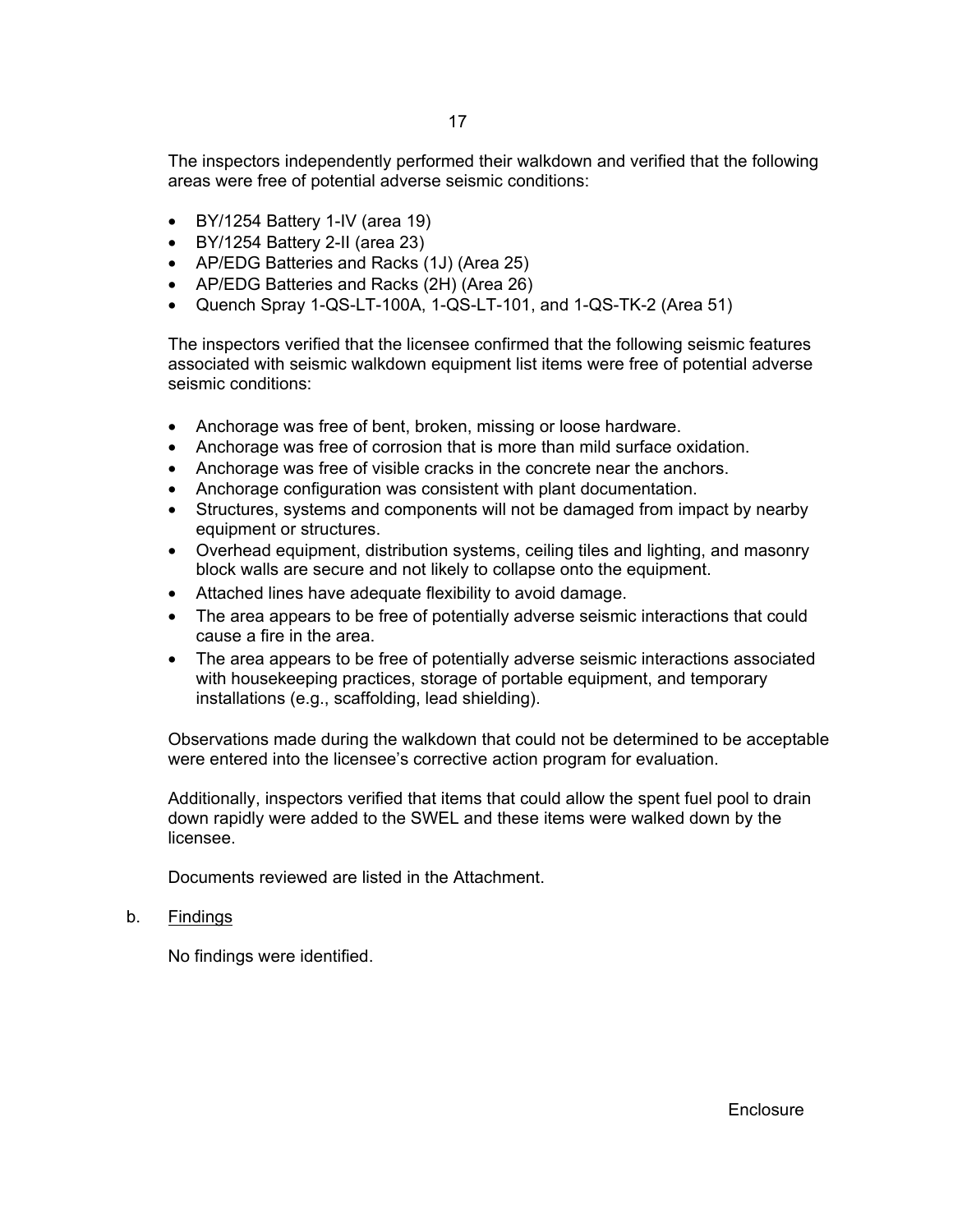## a. Inspection Scope

The inspectors reviewed the implementation of the licensee's actions in response to Generic Letter 2008-01, "Managing Gas Accumulation in Emergency Core Cooling, Decay Heat Removal, and Containment Spray Systems." The subject systems included the high head safety injection system, low head safety injection system, residual heat removal system, chemical volume and control system, quench spray system, and the recirculation spray system.

The following areas were reviewed during the inspection:

- The licensing basis of the facility to verify that actions to address gas accumulation were consistent with the operability requirements of the subject systems.
- The design of the subject systems to verify that actions taken to address gas accumulation were appropriate given the specifics of the functions, configurations, and capabilities of these systems.
- The design and operation of the decay heat removal system to determine if flashing in decay heat removal suction lines would challenge system operability.
- Selected analyses performed by the licensee to verify that methodologies for predicting gas void accumulation, movement, and impact were appropriate.
- The walkdowns performed of selected subject systems to verify that the reviews and design verifications conducted by the licensee had drawn appropriate conclusions with respect to piping configurations and pipe slope which could result in gas accumulation susceptibility.
- Testing implemented by the licensee to address gas accumulation in subject systems. A selection of test procedures and completed test results were reviewed to verify that test procedures were appropriate to detect gas accumulations that could challenge subject systems.
- The specified testing frequencies to verify that the testing intervals had appropriately taken historical gas accumulation events as well as susceptibility to gas accumulation into account.
- The test programs and processes to verify that they were sensitive to pre-cursors to gas accumulation.
- The corrective actions associated with gas accumulation in subject systems to verify that identified issues were being appropriately identified and corrected. This review included modifications made to the plant including the installation of additional vent valves.
- The locations of selected vent valve installations to verify that the locations selected were appropriate based on piping configuration and pipe slopes.

Documents reviewed are listed in the Attachment.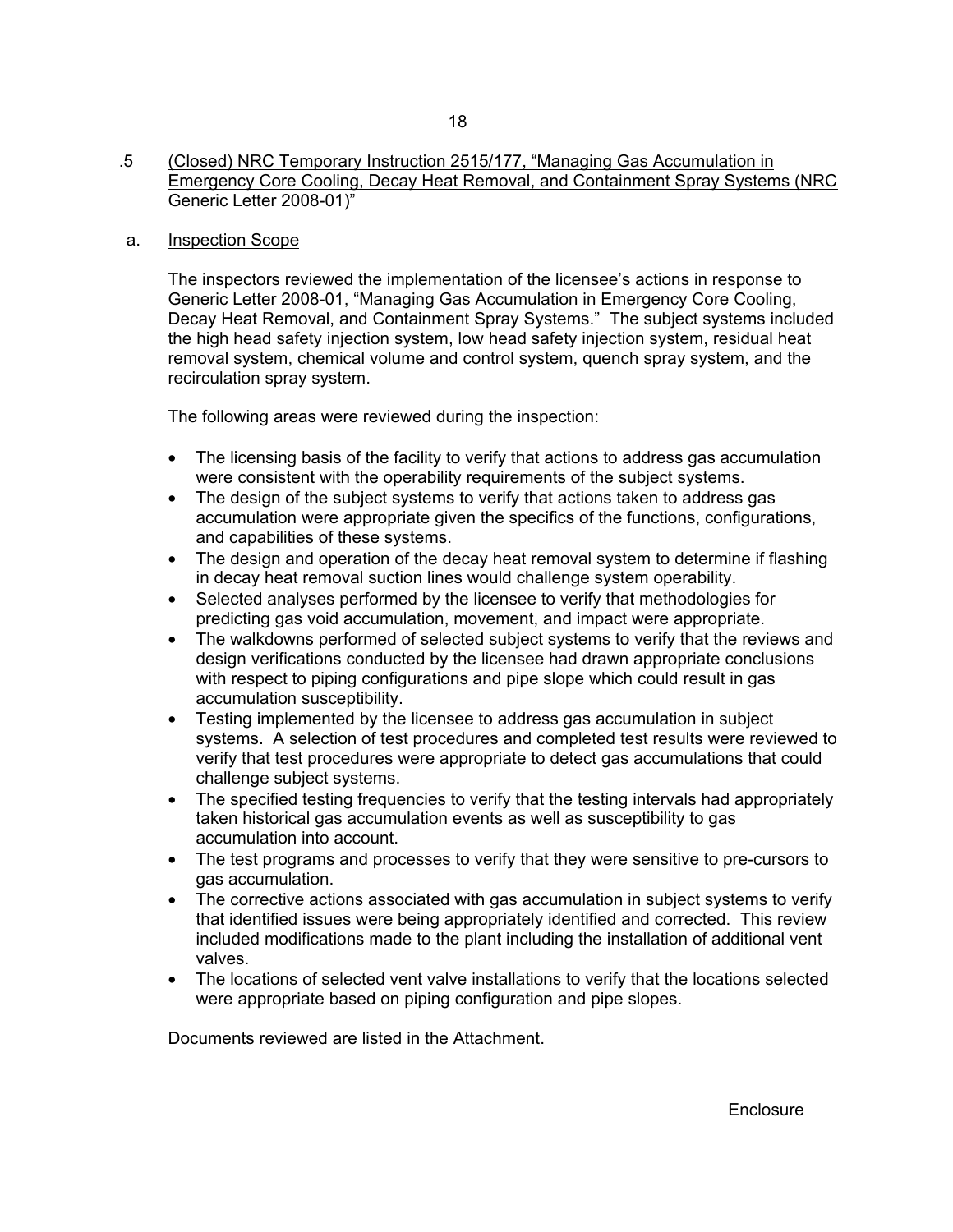No findings were identified.

## 4OA6 Meetings, Including Exit

Quarterly Exit Meeting Summary

On January 16, 2013*,* the resident inspector presented the inspection results to Mr. G. Bischof and other members of the staff, who acknowledged the findings*.* The inspectors verified that no proprietary information was retained by the inspectors or documented in this report.

ATTACHMENT: SUPPPLEMENTAL INFORMATION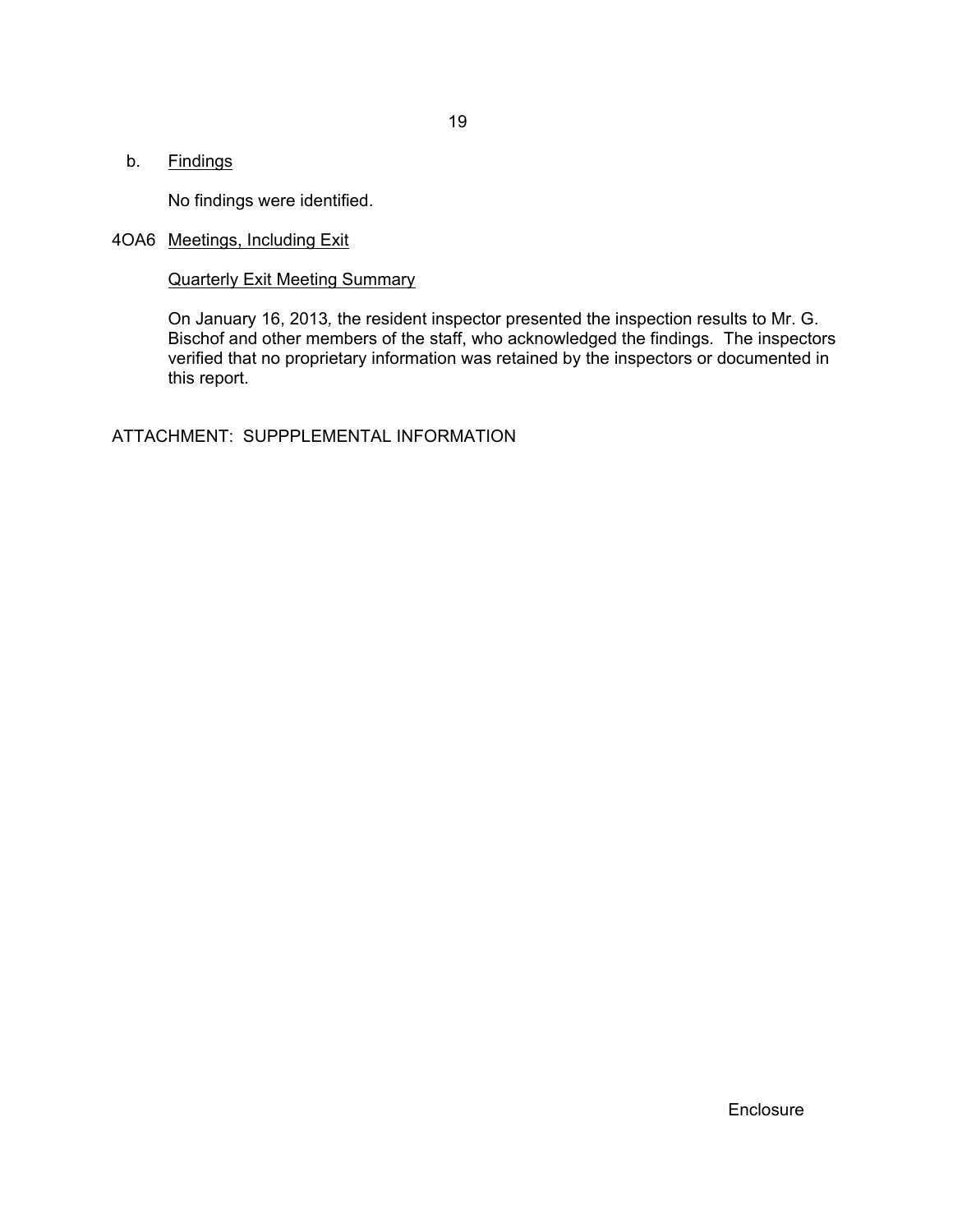## **SUPPLEMENTAL INFORMATION**

## **KEY POINTS OF CONTACT**

Licensee personnel:

- A. Anwar, System Engineer
- K. Avery, Component Engineer
- M. Becker, Manager, Nuclear Outage and Planning
- G. Bischof, Site Vice President
- M. Crist, Plant Manager
- J. Daugherty, Manager, Nuclear Maintenance
- R. Evans, Manager, Radiological Protection
- R. Garver, Acting Director, Nuclear Safety & Licensing
- B. Gaspar, Manager, Nuclear Site Services
- C. Gum, Manager, Nuclear Protection Services
- E. Hendrixson, Director, Nuclear Engineering
- S. Hughes, Manager, Nuclear Operations
- P. Kemp, Supervisor, Station Licensing
- J. Leberstien, Technical Advisor, Licensing
- J. Plossl, Supervisor, Nuclear Station Procedures
- J. Schleser, Manager, Nuclear Organizational Effectiveness
- R. Wesley, Manager, Nuclear Training
- M. Whalen, Technical Advisor, Licensing

## **LIST OF ITEMS OPENED, CLOSED AND DISCUSSED**

| Closed           |    |                                                                                                                                                              |
|------------------|----|--------------------------------------------------------------------------------------------------------------------------------------------------------------|
| TI 2515/177      | ΤI | TI Managing Gas Accumulation in Emergency Core<br>Cooling, Decay Heat Removal, and Containment Spray<br>Systems, NRC Generic Letter 2008-01 (Section 4OA5.5) |
| TI 2515/188      | ΤI | Inspection of Near-Term Task Force Recommendation 2.3<br>Seismic Walkdowns (Section 4OA5.4)                                                                  |
| <b>Discussed</b> |    |                                                                                                                                                              |
| TI 2515/187      | ΤI | Inspection of Near-Term Task Force Recommendation 2.3<br>Flooding Walkdowns (Section 4OA5.3)                                                                 |

Attachment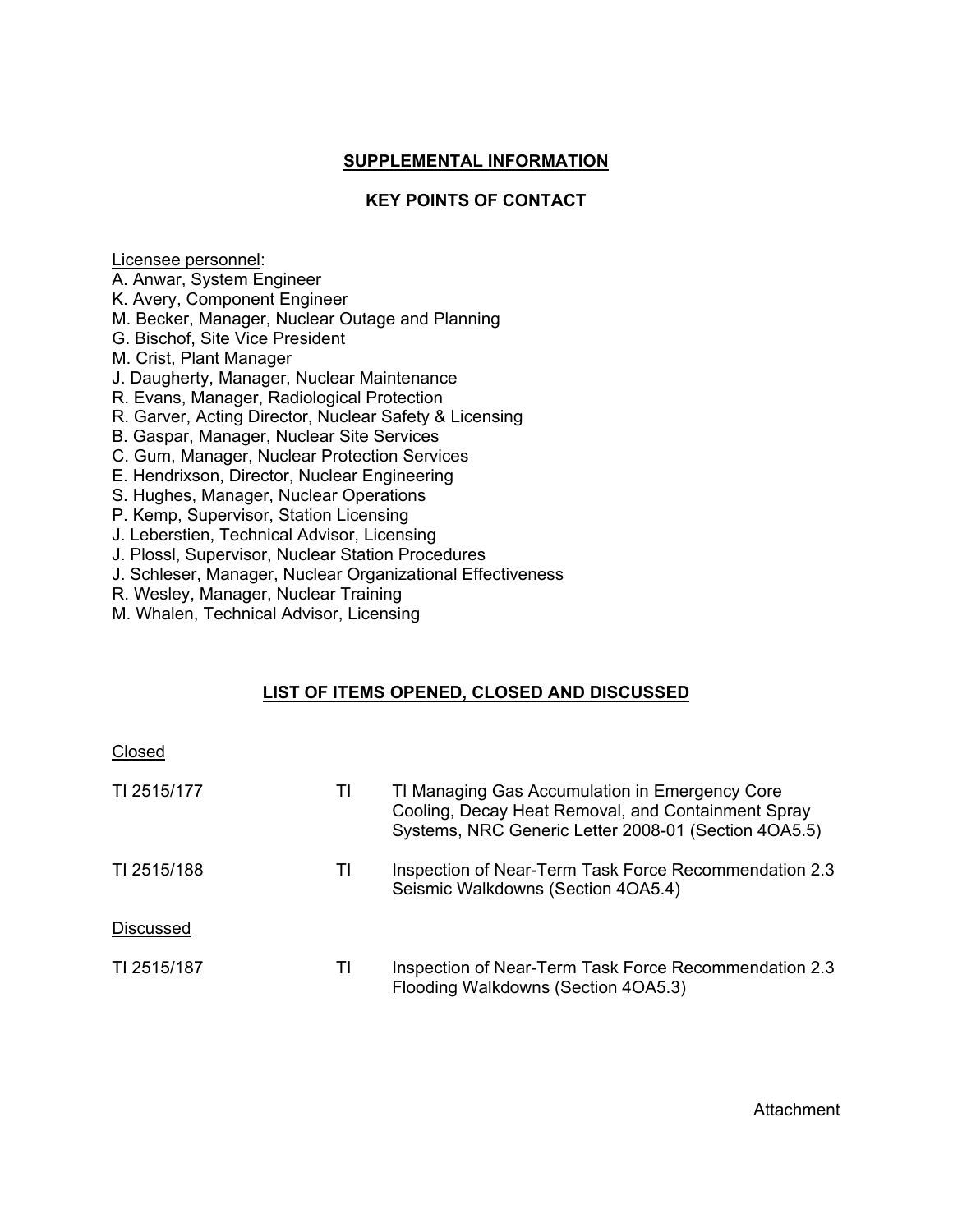## **LIST OF DOCUMENTS REVIEWED**

## **Section 1R01: Adverse Weather Protection**

0-AP-41, "Severe Weather Conditions," Revision 54 CO-PROC-000-HRP-NUCLEAR, Hurricane Response Plan (Nuclear), Revision 11

## **Section 1R05: Fire Protection**

2-PT-108.5, "Visual Inspection – Unit 2 Containment Radiant Energy Shields, Cable Tray Firestops, and RCP Oil Collection Systems Required By Appendix R," Revision 9 0-FS-F-3, Fuel Building Safe Shutdown Equipment Fire Fighting Strategy," Revision 6

## **Section 1R15: Operability Determinations and Functionality Assessments**

Engineering Transmittal, ET-N-06-0074, "Emergency Diesel Generator Engine Coolant Water Leakage," Revision 0

## **Section 1R18: Plant Modifications**

Final Report, North Anna Power Station, Grounding System Evaluation, dated November 9, 2012

Drawing, 11715-FE-33A, "Grounding Plan & Details," Sheet 1, Revision 0 Test Plan, DC-NA-12-00009, "Ground Grid Improvements for Unit 1 and Unit 2 Containment," Revision 0

## **Section 1R19: Post Maintenance Testing**

ETE-NA-2012-0059, "Repair of 2-FW-MOV-250C "1C Main FW Pump Discharge MOV" Stem (with Belzona)," Revision 0

WO59101669066, "2H EDG Air Start SOV Replacement"

WO59102384057, "2H EDG Replace SOV"

Final Report, North Anna Power Station, Grounding System Evaluation, dated November 9, 2012

Drawing, 11715-FE-33A, "Grounding Plan & Details," Sheet 1, Revision 0 Test Plan, DC-NA-12-00009, "Ground Grid Improvements for Unit 1 and Unit 2 Containment," Revision 0

## **Section 1R20: Refueling and Other Outage Activities**

2012 Unit 2 Forced Outage Plan Safety Review, dated October 8, 2012 Calculation, ME-0779, Debris Generation Due to LOCA within Containment for Resolution of GSI-191," Revision 3

## **Section 1R22: Surveillance Testing**

Calculation, NA-CALC-MEC-ME-0620, Minimum Delivered Service Water Flow and Acceptance Criteria for SW Pump Operability Verification Testing, Revision 1

## **Section 1EP4: Emergency action Level and Emergency Plan Changes**

Change Packages

North Anna Power Station Emergency Plan, revision 37 Emergency Action Level Technical Bases Document, Revision 3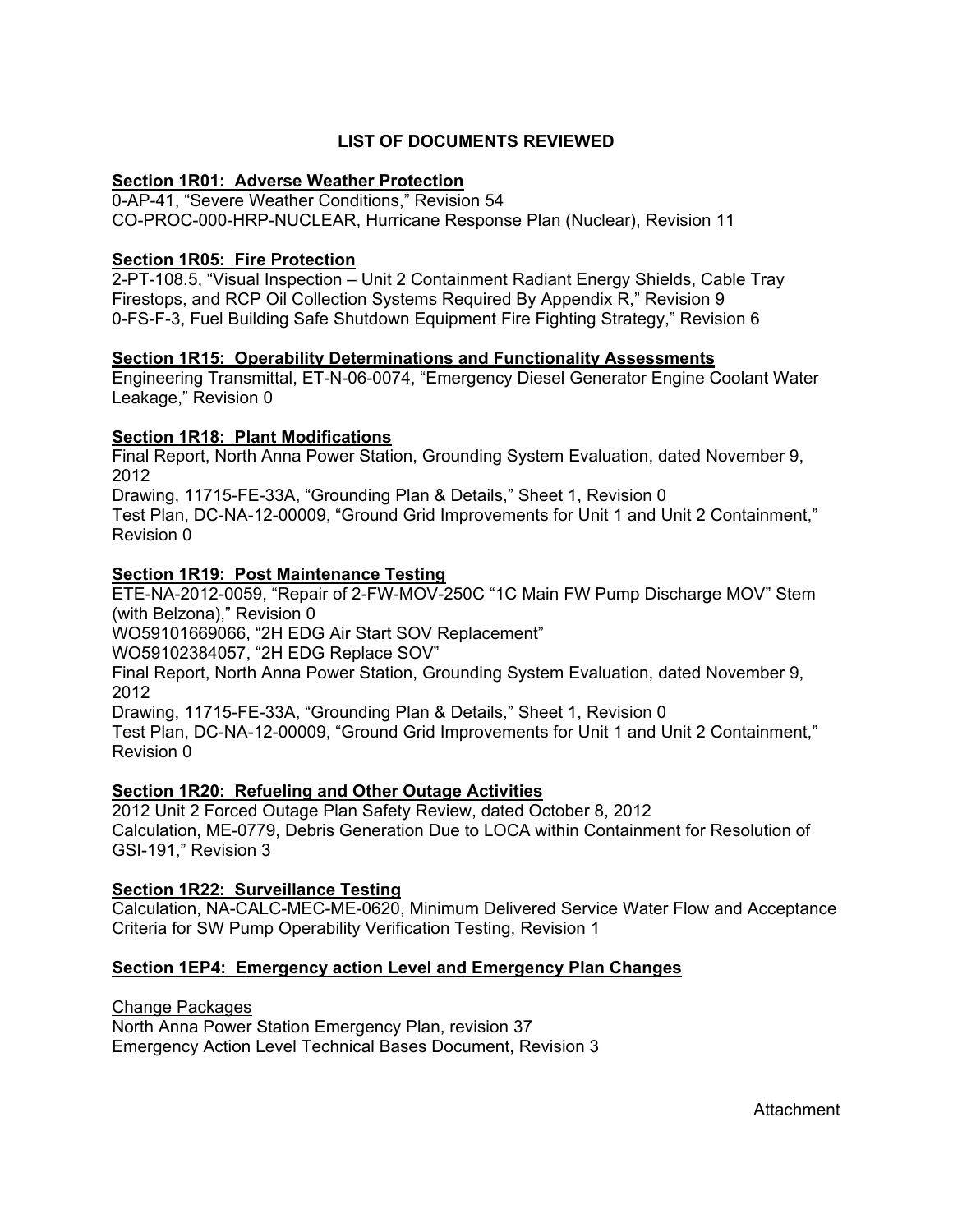# **Section 4OA5: Other Activities**

**Temporary Instruction 2515/177**

Licensing Basis Documents Updated Final Safety Analysis Report Technical Specifications and Bases

**Miscellaneous** 

Calculation, NA-CALC-MEC-ME-0620, Minimum Delivered Service Water Flow and Acceptance Criteria for SW Pump Operability Verification Testing, Revision 1

ETE-CME-2012-0016, Update North Anna Power Station's Generic Letter 2008-01 Report ME-0178 in response to OE from Surry Power Station, Revision 0

ETE-NA-2012-0058, NRC Generic Letter 2008-01 NAPS Engineering Walkdowns, Revision 0 Supplemental Response to NRC Generic Letter 2008-01, Managing Gas Accumulation in

Emergency Core Cooling, Decay Heat Removal, and Containment Spray Systems – Inaccessible Areas, Unit 1, dated 1-15-2009

Supplemental Response to NRC Generic Letter 2008-01, Managing Gas Accumulation in Emergency Core Cooling, Decay Heat Removal, and Containment Spray Systems – Inaccessible Areas, Unit 2, dated 7-6-2009

Training Presentation: Managing Gas Accumulation at Dominion and Engineering's Response to GL 2008-01

Training Presentation: Training Module 3, How Operations Can Manage Gas Accumulation, Revision 0

Letter from VEPCO to U.S. Nuclear Regulatory Commission, Response to Request for Additional Information GL 2008-01, Managing Gas Accumulation in Emergency Core Cooling, Decay Heat Removal, and Containment Spray, dated 7/29/10

Training Attendance Records, LORP, NEI Gas Intrusion Lesson, dated 4/21/11, 4/28/11, 5/6/11, 4/14/11, 5/12/11

Training Attendance Records, ESPCT 11-1 General Session, dated 2/2/11, 2/8/11, 2/9/11, 2/15/11, 2/16/11

NCRODP-PG-APP-D3, Appendix D3 North Anna Non-Licensed Operator Continuing Training Plan, Revision 3

JPM, Reference 0796, SOER-97-01, Potential Loss of Hi Pressure Injection and Charging Capability from Gas Intrusion (Task – vent ECCS lines 1-PT-14.5)

Non-Licensed Operator Continuing Training Program, Session 11-3, Instructor Guide for Safety Injection, Revision 0

## **Drawings**

11715-ECI-103K, Safety Injection System, Unit 1, Reactor Containment, Revision 2M 11715-ECI-103L, Safety Injection System, Unit 1, Reactor Containment, Fabrication Isometric, Revision 2M

11715-ECI-103N, Fabrication Isometric Line Designation 6"-SI-131-1502-Q1, Revision 2

11715-ECI-103P, Safety Injection System, Unit 1, Reactor Containment, Revision 1 11715-ECI-103R, Safety Injection System, Unit 1, Reactor Containment, Sheet 1 of 4, Revision 2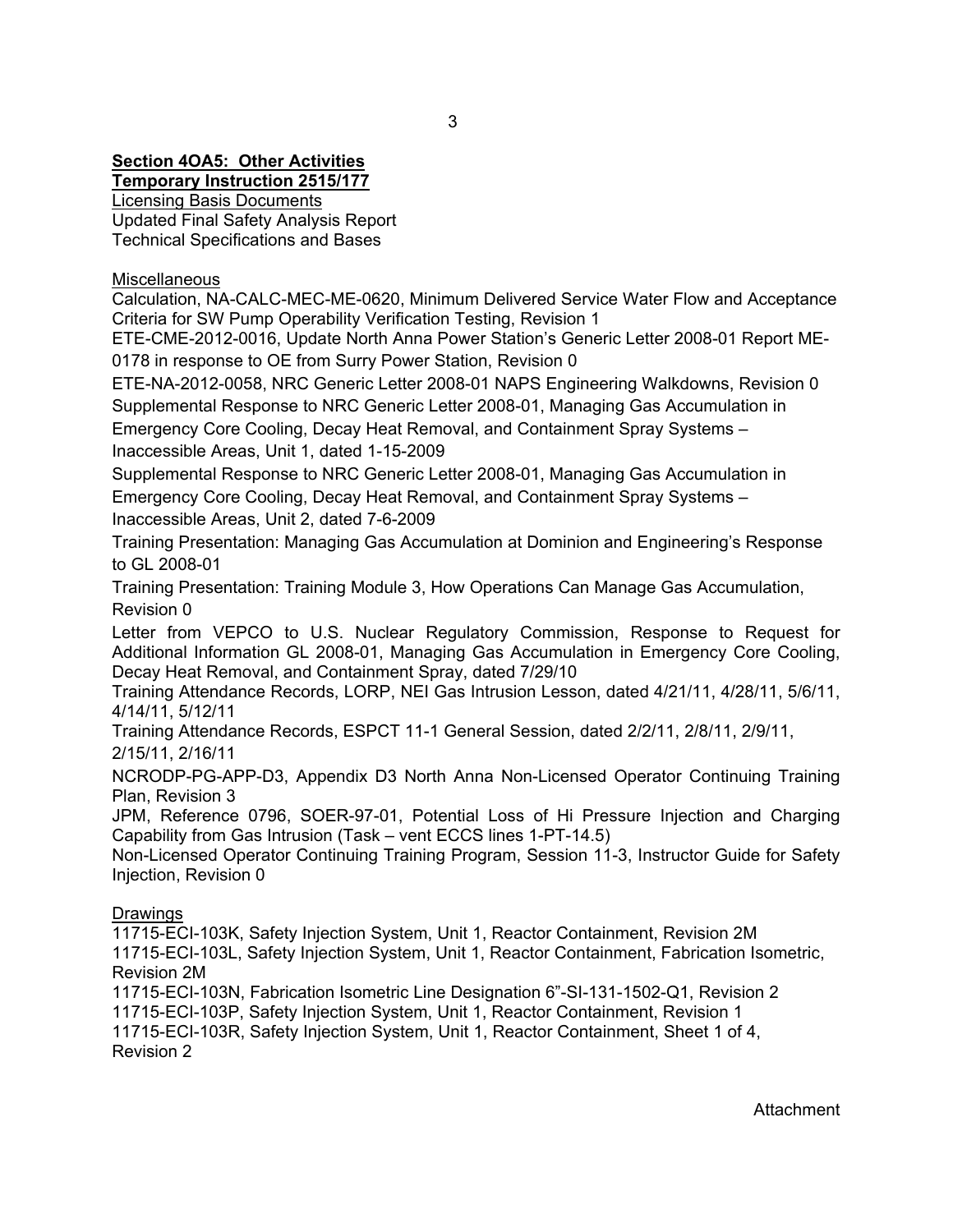11715-ECI-103R, Safety Injection System, Unit 1, Reactor Containment, Sheet 2 of 4, Revision 2

11715-ECI-103R, Safety Injection System, Unit 1, Reactor Containment, Sheet 3 of 4, Revision 1

11715-ECI-103R, Safety Injection System, Unit 1, Reactor Containment Annulus Piping, Revision 2

11715-ECI-103T, Unit 1, Reactor Containment, Sheet 1 of 4, Revision 1

11715-ECI-103U&V, Safety Injection System, Unit 1, Reactor Containment, Revision 1 11715-ECI-103W, Service Water Lines, Unit 1, Reactor Containment, Sheet 1 of 4, Revision 1 11715-ECI-103Y, Safety Injection System, Unit 1, Reactor Containment, Revision 2M 11715-FM-095A, Flow/Valve Operating Numbers Diagram Chemical and Volume Control System, Unit 1, Sheet 1 of 4, Revision 41

11715-FM-095A, Flow/Valve Operating Numbers Diagram Chemical and Volume Control System, Unit 1, Sheet 2 of 4, Revision 20

11715-FM-095A, Flow/Valve Operating Numbers Diagram Chemical and Volume Control System, Unit 1, Sheet 3 of 4, Revision 16

11715-FM-095A, Flow/Valve Operating Numbers Diagram Chemical and Volume Control System, Unit 1, Sheet 4 of 4, Revision 30

11715-FM-095B, Flow/Valve Operating Numbers Diagram Chemical and Volume Control System, Unit 1, Sheet 2 of 2, Revision 41

11715-FM-095C, Flow/Valve Operating Numbers Diagram Chemical and Volume Control System, Unit 1, Sheet 1 of 2, Revision 31

11715-FM-095C, Flow/Valve Operating Numbers Diagram Chemical and Volume Control System, Unit 1, Sheet 2 of 2, Revision 27

11715-FM-096A, Flow/Valve Operating Numbers Diagram Safety Injection System, Unit 1, Sheet 1 of 3, Revision 40

11715-ECI-104A, Safety Injection System, Unit 1, Revision 2

11715-ECI-107B, Safety Injection System, Unit 1, Revision 3

11715-ECI-111AA, Safety Injection System, Unit 1, Revision 2

11715-ECI-111B, Safety Injection System, Unit 1, Revision 2

11715-ECI-107M, Safety Injection System, Unit 1, Revision 3

11715-ECI-111C, Safety Injection System, Unit 1, Revision 2

11715-ECI-111CA, Safety Injection System, Unit 1, Revision 2

11715-ECI-111D, Safety Injection System, Unit 1, Revision 2

12050-ECI-104B, Safety Injection System, Unit 2, Revision 1

12050-ECI-111AP, Safety Injection System, Unit 2, Revision 2

12050-WMKS-107B, Safety Injection System, Unit 2, Revision 3

12050-ECI-107B, Safety Injection System, Unit 2, Revision 1 12050-ECI-107C, Safety Injection System, Unit 2, Revision 1

12050-ECI-107E, Safety Injection System, Unit 2, Revision 2

12050-ECI-107K, Safety Injection System, Unit 2, Revision 2

12050-ECI-111AG, Safety Injection System, Unit 2, Revision 2

12050-ECI-111AJ, Safety Injection System, Unit 2, Revision 1

12050-ECI-111DA, Safety Injection System, Unit 2, Revision 2

12050-ECI-111AF, Safety Injection System, Unit 2, Revision 2

12050-ECI-103BB, Safety Injection System, Unit 2, Revision 1

12050-ECI-103BC, Safety Injection System, Unit 2, Revision 2 12050-ECI-103BD, Safety Injection System, Unit 2, Revision 2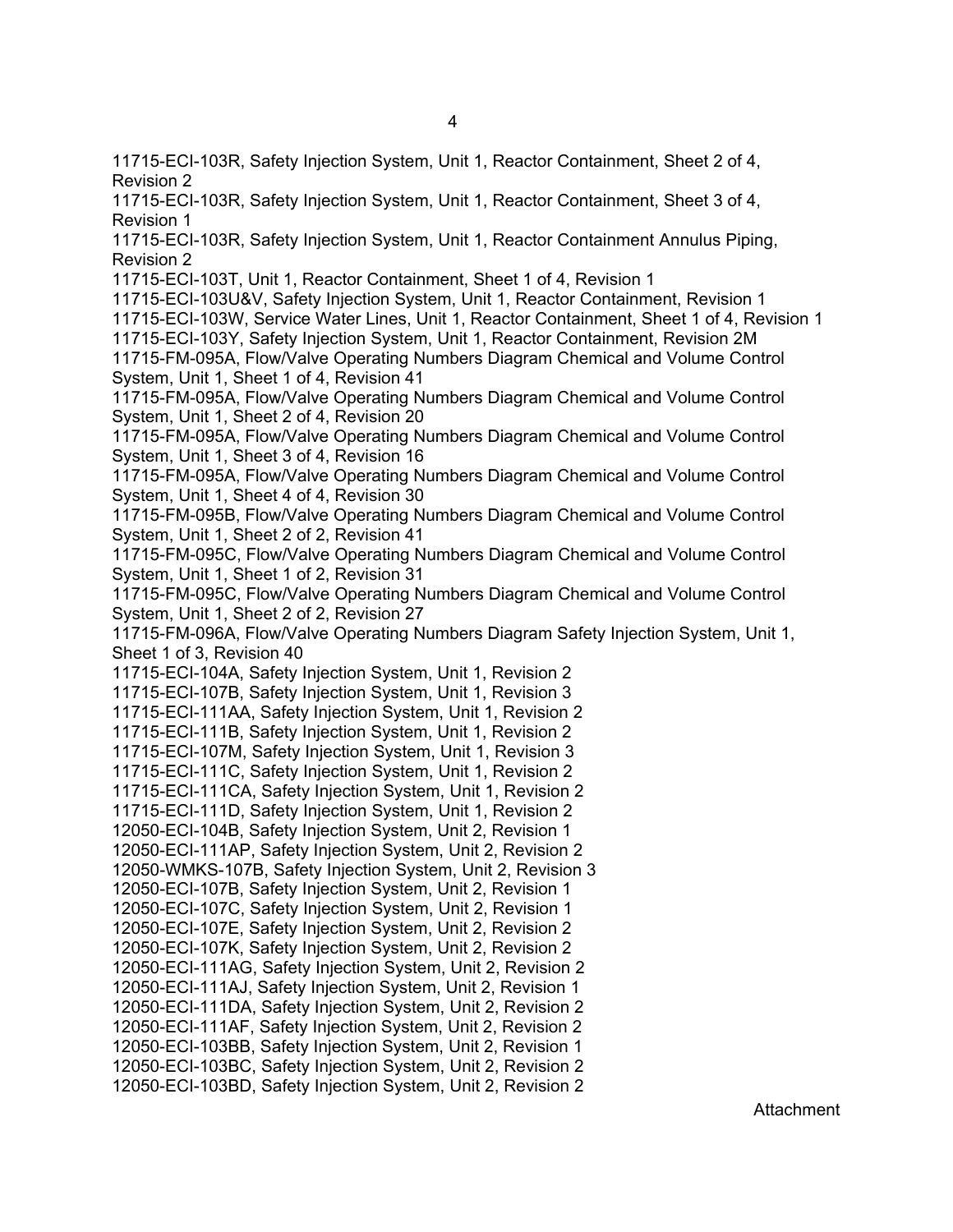12050-ECI-103BM, Safety Injection System, Unit 2, Revision 1 12050-ECI-103BN, Safety Injection System, Unit 2, Revision 1 12050-ECI-103BP, Safety Injection System, Unit 2, Revision 1 12050-ECI-103BV, Safety Injection System, Unit 2, Revision 1 12050-FM-095B, Flow/Valve Operating Numbers Diagram Chemical and Volume Control System, Unit 2, Sheet 1 of 2, Revision 38 12050-FM-095B, Flow/Valve Operating Numbers Diagram Chemical and Volume Control System, Unit 2, Sheet 2 of 2, Revision 47

#### **Calculations**

Technical Report ME-0178, Evaluation of Gas Accumulation in ECCS, Containment Spray and RHR Systems for GL 2008-01 Response, dated January, 2009 Technical Report ME-0178, Evaluation of Gas Accumulation in ECCS, Containment Spray and RHR Systems for GL 2008-01 Response, Revision 1

#### Condition Reports Reviewed During Inspection

CR 441515, ACE 018831, Unexpected Lift of 2-SI-RV-2845A During 2-PT-57.1A

CA 233801, Initiate procedure revision process for 1/2-PT-14.5

CR 381508, 1-SI-RV-1845C Lifting

CR 391714, 1-SI-RV-1845C Lifting

CR 391952, 1-SI-P-1B UT Inspection

CR 437426, LHSI Peak Pressure Negative Trend

CR 441515, 2-SI-RV-2845A Lifting

CR 472987, 1-SI-P-1A Discharge Line Gas Found

LC 000235, Nine-Month Response to NRC GL 2008-01

#### **Procedures**

1-MOP-7.01, Low Head Safety Injection Pump 1-SI-P-1A, Revision 33

1-MOP-7.07, Quench Spray Pump 1-QS-P-1A, Revision 19

1-MOP-7.08, Quench Spray Pump 1-QS-P-1B, Revision 20

1-PT-14.5, Venting ECCS Line, Revision 12

1-PT-138, Valve Inservice Inspection – LHSI System Functional Verification, Revision 30

1-MOP-8.01, 1-CH-P-1A, A Charging Pump, Revision 60

2-MOP-7.02, 2-SI-P-1A, Low Head Safety Injection Pump, Revision 33

2-MOP-7.01, Low Head Safety Injection Pump 2-SI-P-1A, Revision 30

2-MOP-7.07, Quench Spray Pump 2-QS-P-1A, Revision 18

2-MOP-7.08, Quench Spray Pump 2-QS-P-1B, Revision 22

2-MOP-8.02, 2-CH-P-2B, B Charging Pump, Revision 55

2-PT-14.5, Venting ECCS Line, Revision 13

Temporary Instruction 2515/187

CM-AA-BDB-1002, "Beyond Design Basis – Walkdowns of Flood Protection and Mitigation Features," Revision 0

0-GEP-31, "Walkdown of Flood Protection Features," Revision 0

Engineering Transmittal, ETE-NA-2012-0056, "Transmittal of Flooding Walkdown Information Related to the March 12, 2012 NRC 50.54(f) Request for Information," Revision 0

Attachment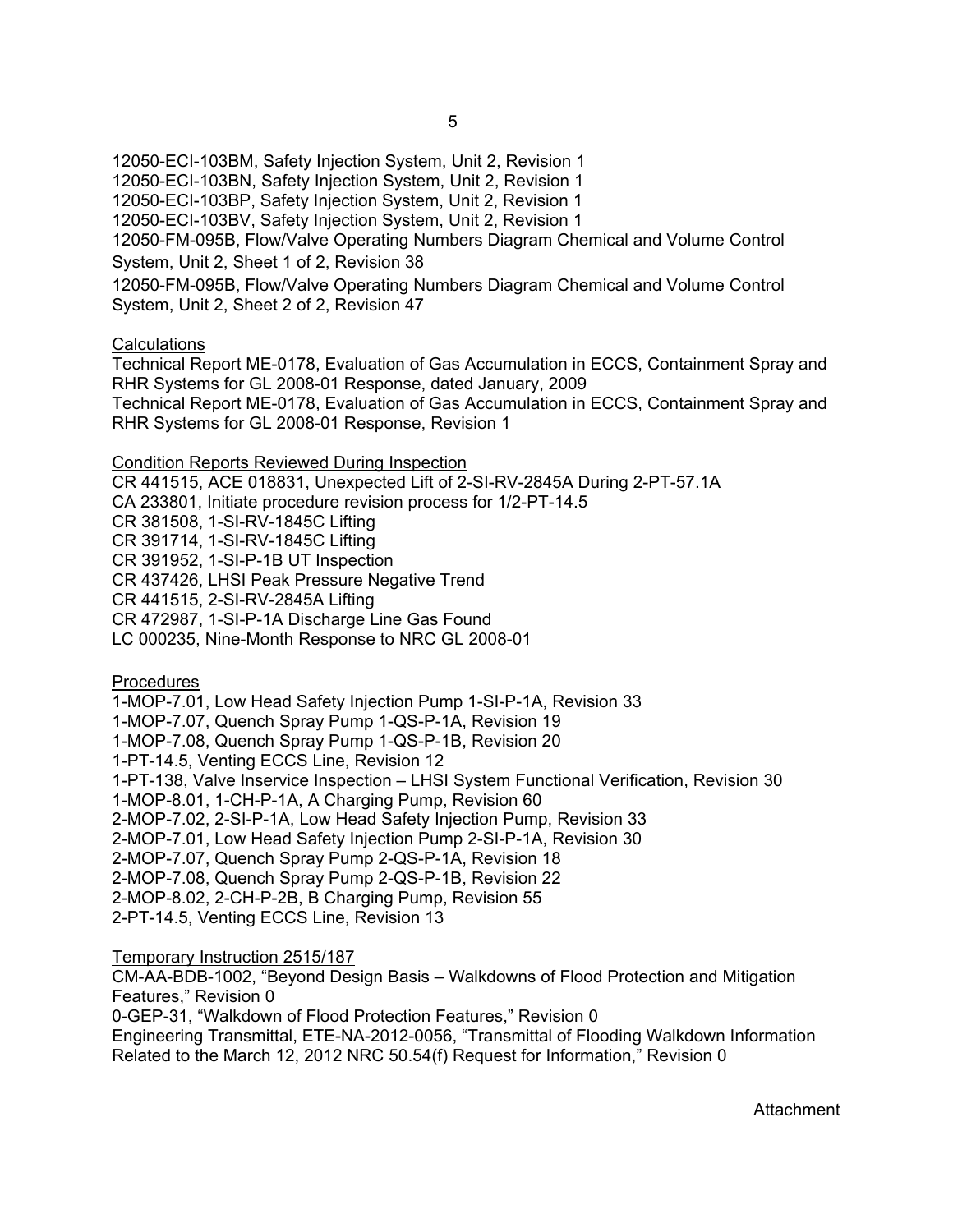NA-F-2012-301-00, "Topography Units 1 & 2," Revision 0 NA-F-2012-304-00, "Flood Dike West of Unit 2," Revision 0

Temporary Instruction 2515/188

2-MOP-8.02, 2-CH-P-2B, B Charging Pump, Revision 55

NA1-WD-SWEL-048, "BY/125V Battery 1-IV"

NA1-WD-SWEL-049, "AP/EDG Batteries and Racks"

NA2-WD-SWEL-049, "BY/125V Battery 2-II"

NA2-WD-SWEL-50, "AP/EDG Batteries and Racks"

SEWS, "BY/125V Battery 2-II"

SEWS, "Batteries in Diesel Generator Rooms"

SEWS, "BY/125V Battery 2-III"

Calculation, NA-CALC-CE-0872, "Seismic Verification of Emergency Diesel Generator Batteries," Revision 0

Calculation, NA-CALC-CE-0872, "Seismic Verification of Emergency Diesel Generator Batteries," Revision 0, Addendum 00A

Drawing, 11715-FE-27D, "Arrgt Plan & Details Emer Diesel Gen Rooms," Revision 10 Calculation, 01040.4910-NM(B)-001-CZ, "Qualification of North Anna Unit 1&2 Emergency Diesel Generator Battery Racks Service Turbine Building," Revision 0